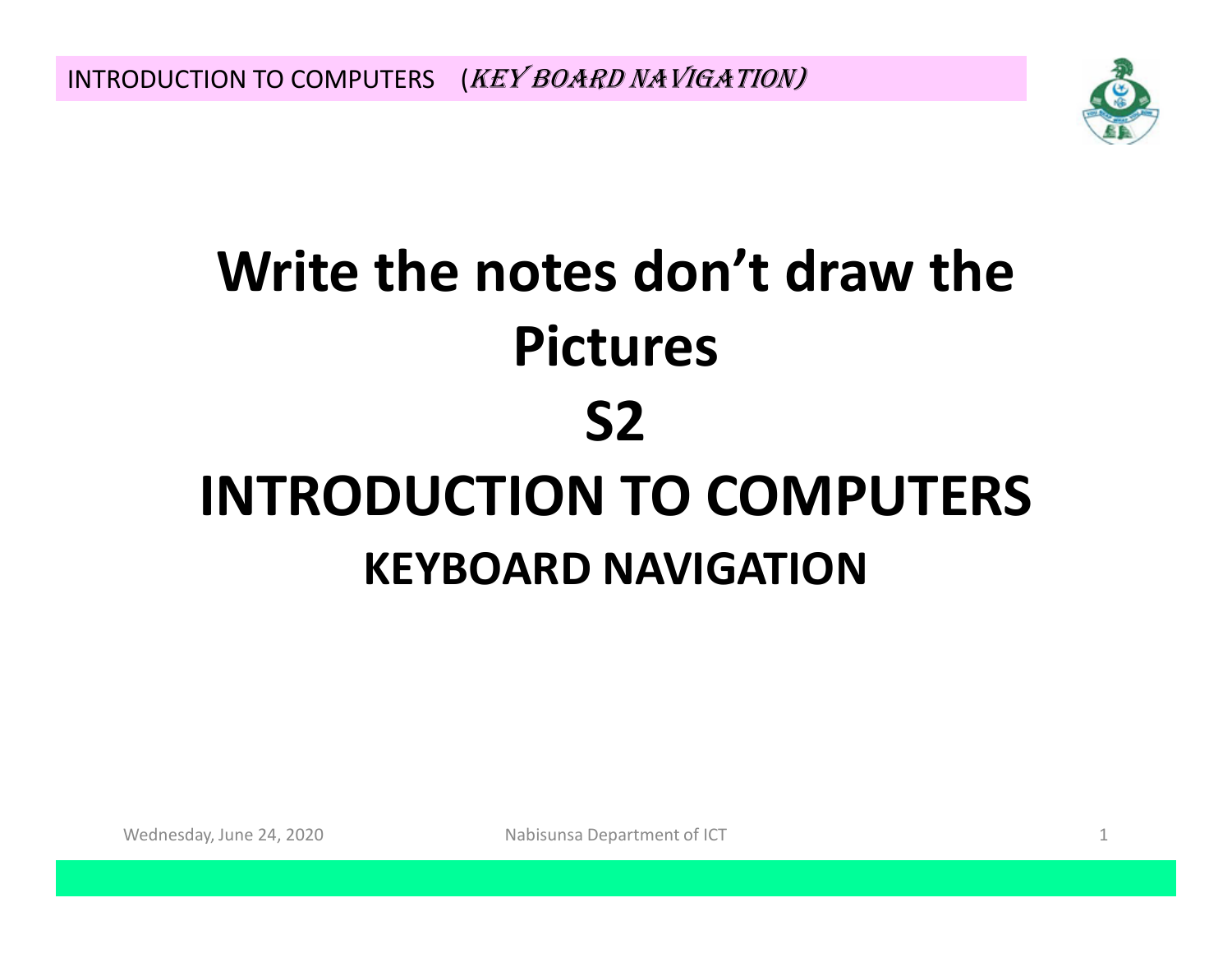

# **KEY BOARD NAVIGATION**

## **MOUSE**

- • <sup>A</sup> mouse is computer hardware input pointing device that is rolled about on a desktop to direct <sup>a</sup> pointer on <sup>a</sup> computer's display screen.
- •• It also complements the keyboard as regards input of data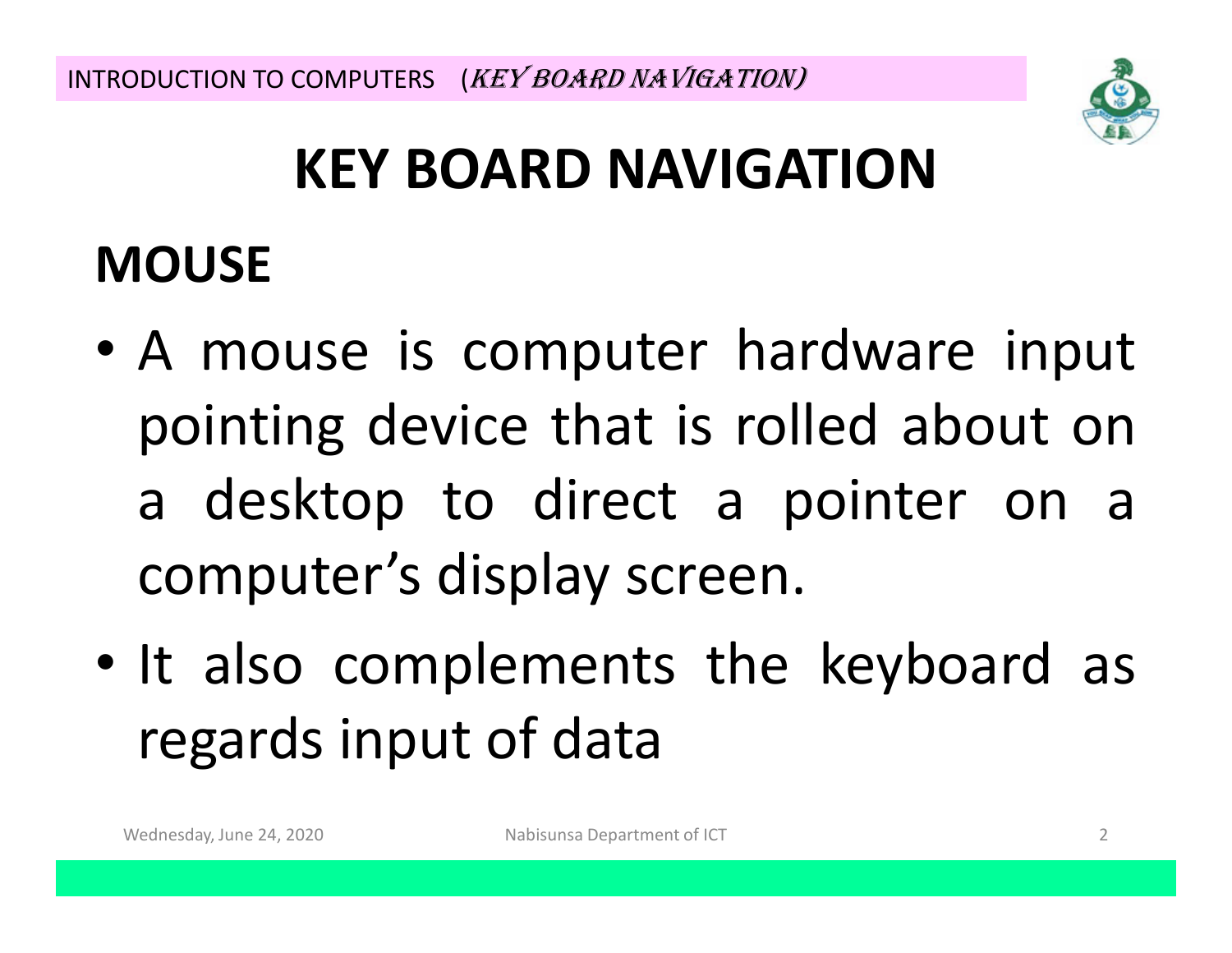

# **USES OF A MOUSE**

a) It is used to select and move around items displayed on the screen.

b) It is used to start tasks by positioning the pointer and selecting items.

c) It is used to create simple graphics.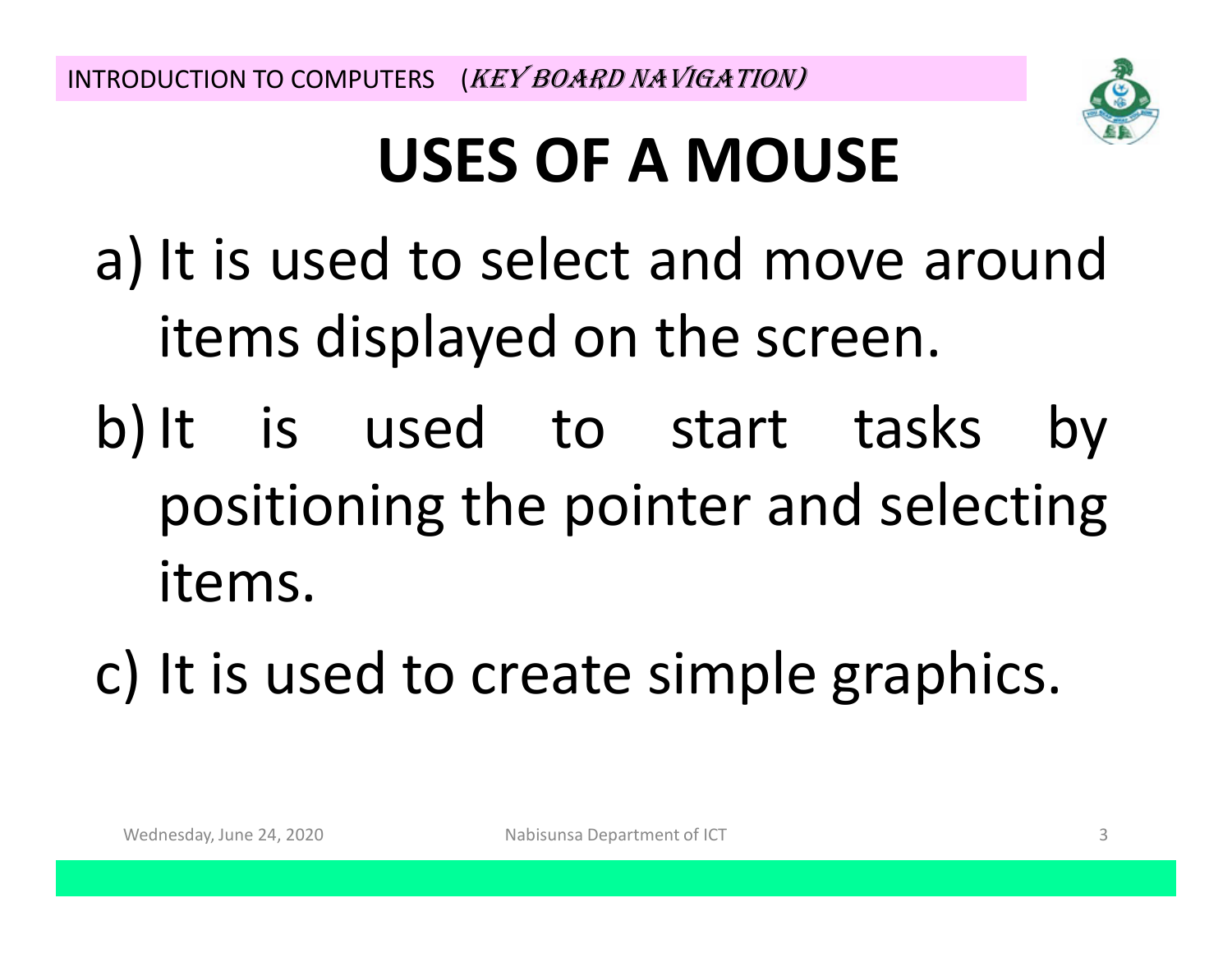

# **TYPES OF MICEMechanical mouse**

- • <sup>A</sup> mechanical mouse has <sup>a</sup> rubber or metal ball on its underside.
- • When the ball is rolled, it moves either the vertical (y-axis wheel) or horizontal roller (x-axis wheel) hence leading to the motion of the pointer onn the screen.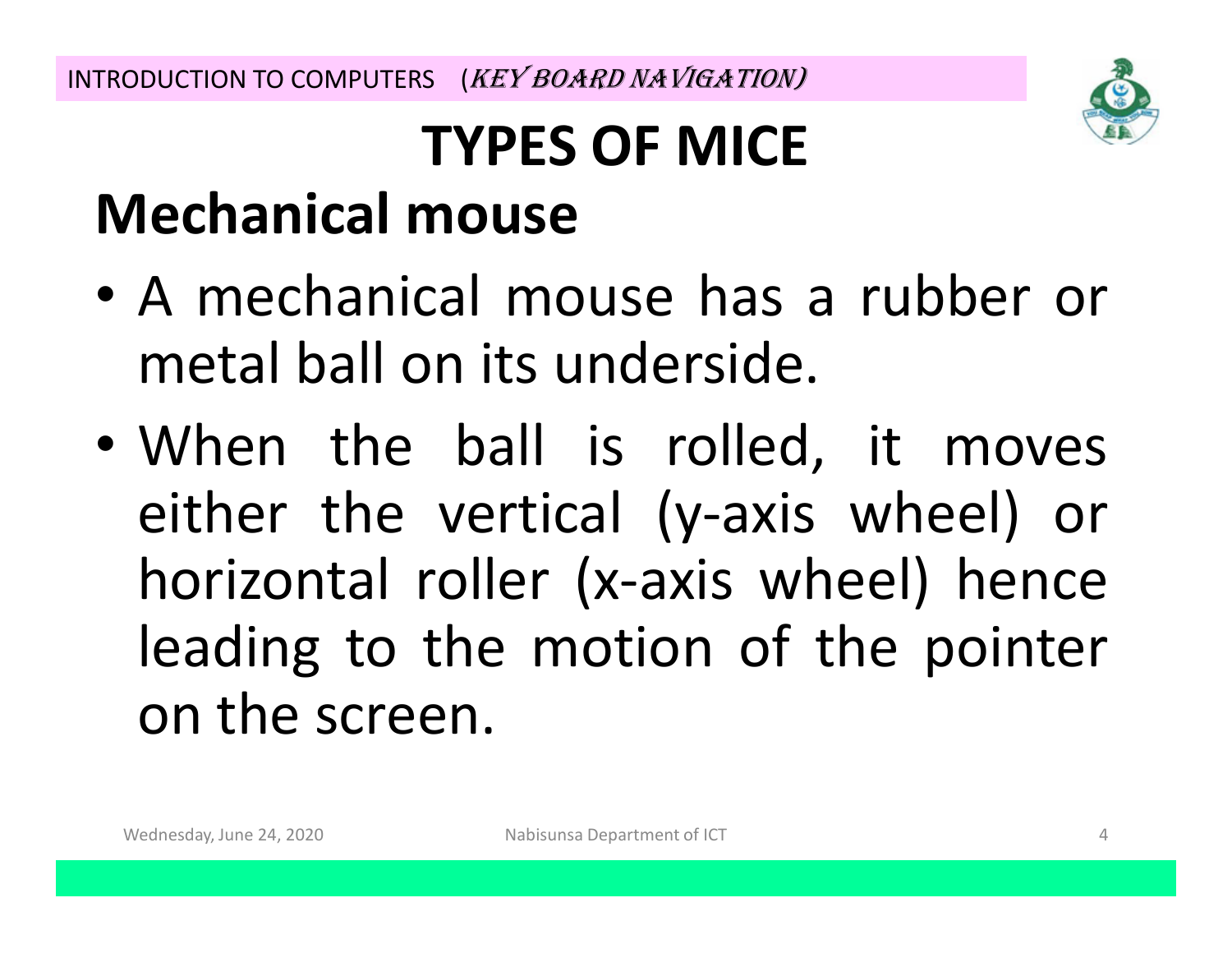

## **Mechanical mouse illustration**



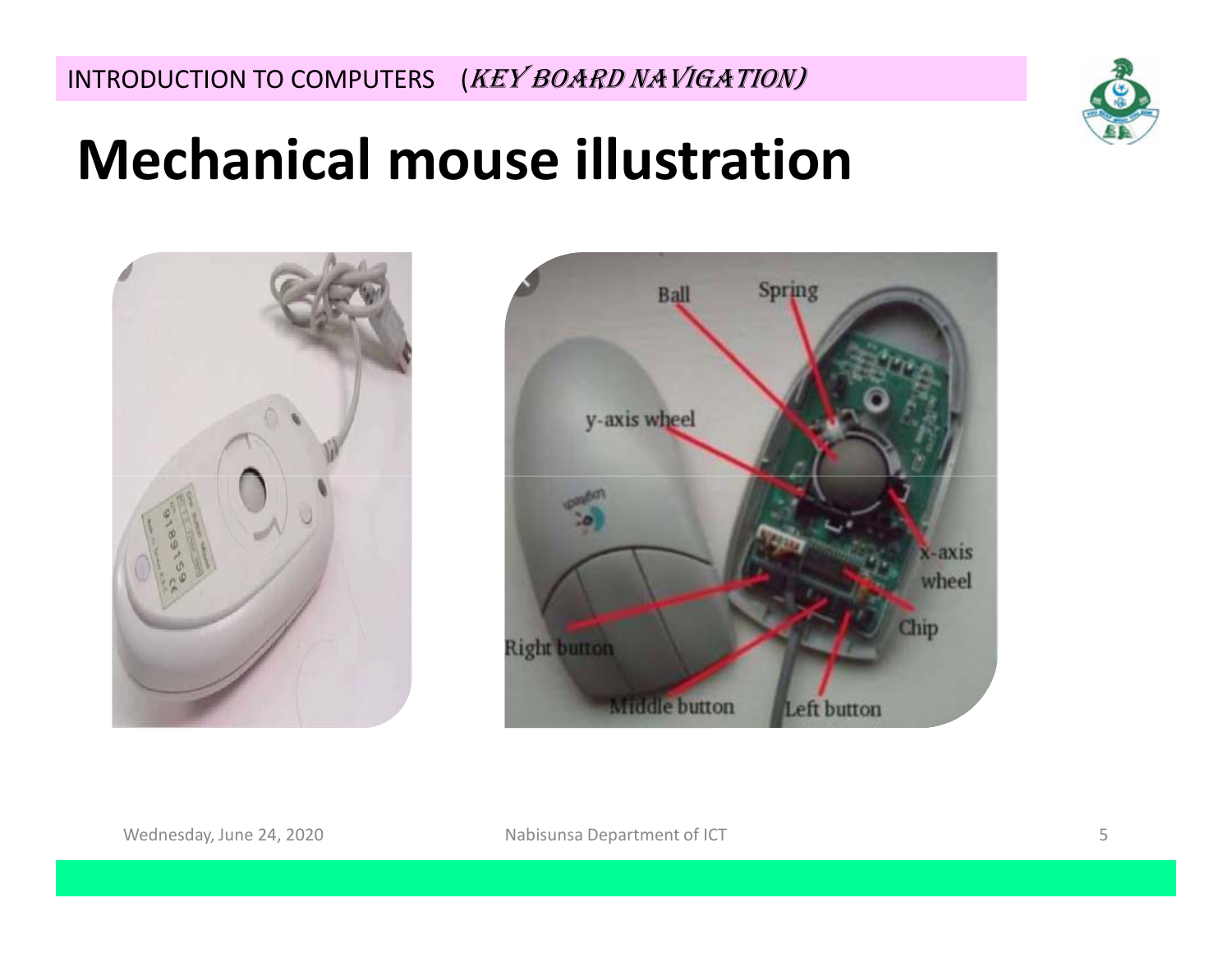

# **Optical mouse**

- Is <sup>a</sup> computer mouse which uses <sup>a</sup> light emitting diode and <sup>a</sup> light detector todetect movement relative to the surface.
- An optical mouse is more precise/accurate than <sup>a</sup> mechanical mouse and does not require cleaning as does <sup>a</sup> mechanical mouse, but is more expensive.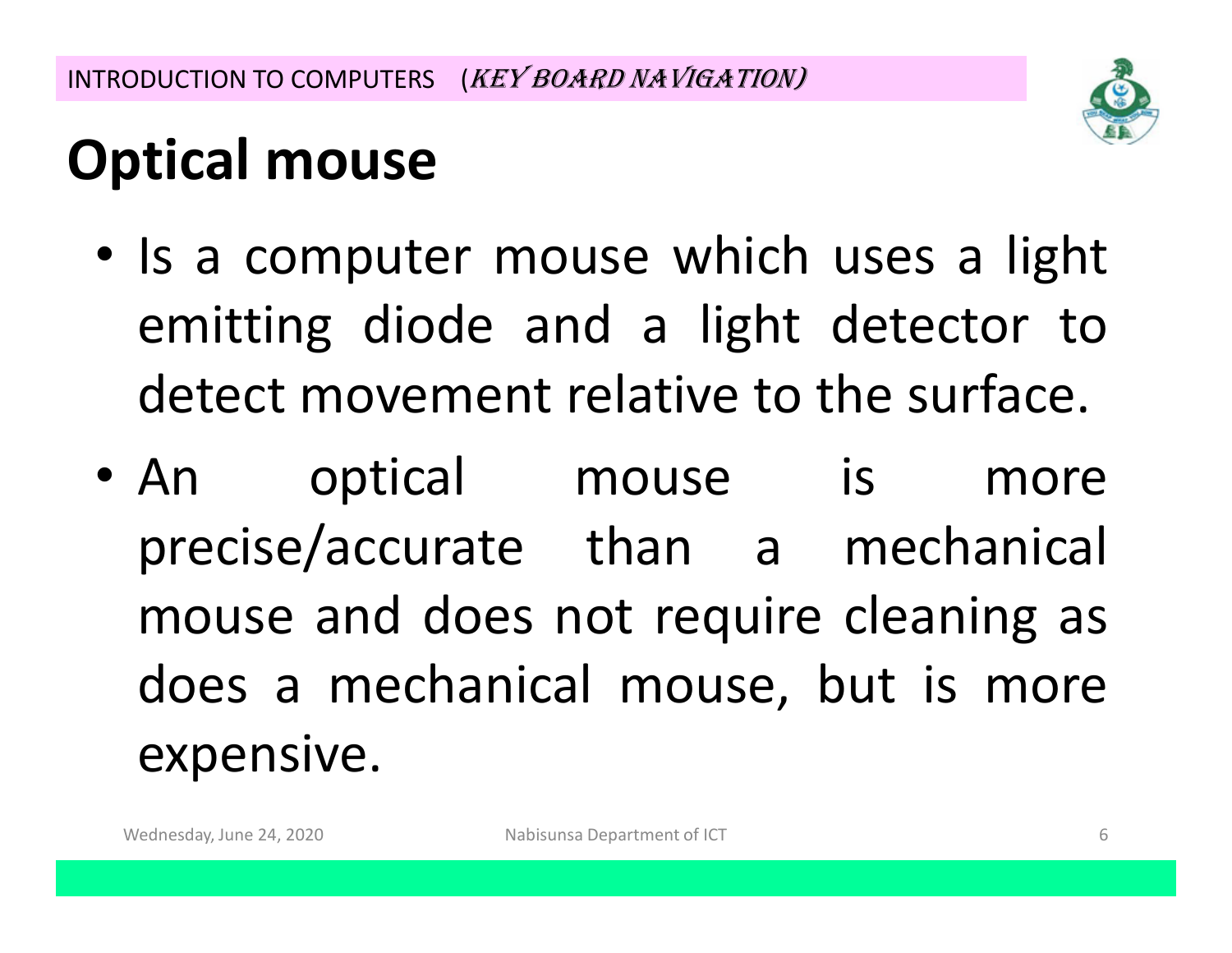INTRODUCTION TO COMPUTERS (KEY BOARD NAVIGATION)



#### *Optical mouse -illustration*



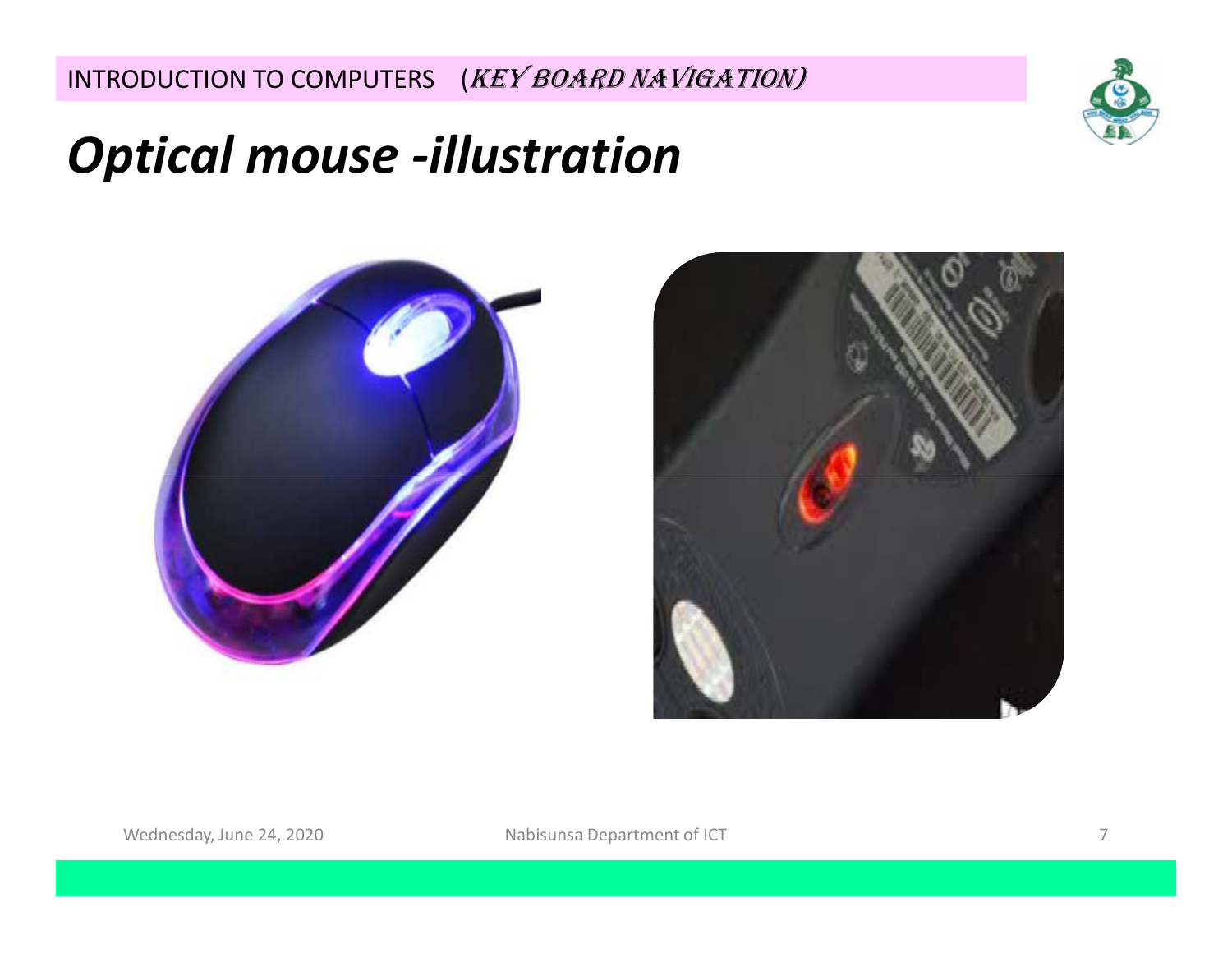## **CONNECTING A MOUSE TO A COMPUTER**

 • Many types connect with a cable to the system unit through a;

## **(a)Serial port (c) PS/2 port, (b) USB port**



- Other mice are connected by use wireless technology and they are called *wireless Wireless mouse*/ *cordless mouse*.
- **<sup>A</sup> wireless mouse** (or **cordless mouse**) is <sup>a</sup> battery-powered device that transmits data using wireless technology, such as radio waves or infrared light waves. *receiver*



*mouse* 

*with its*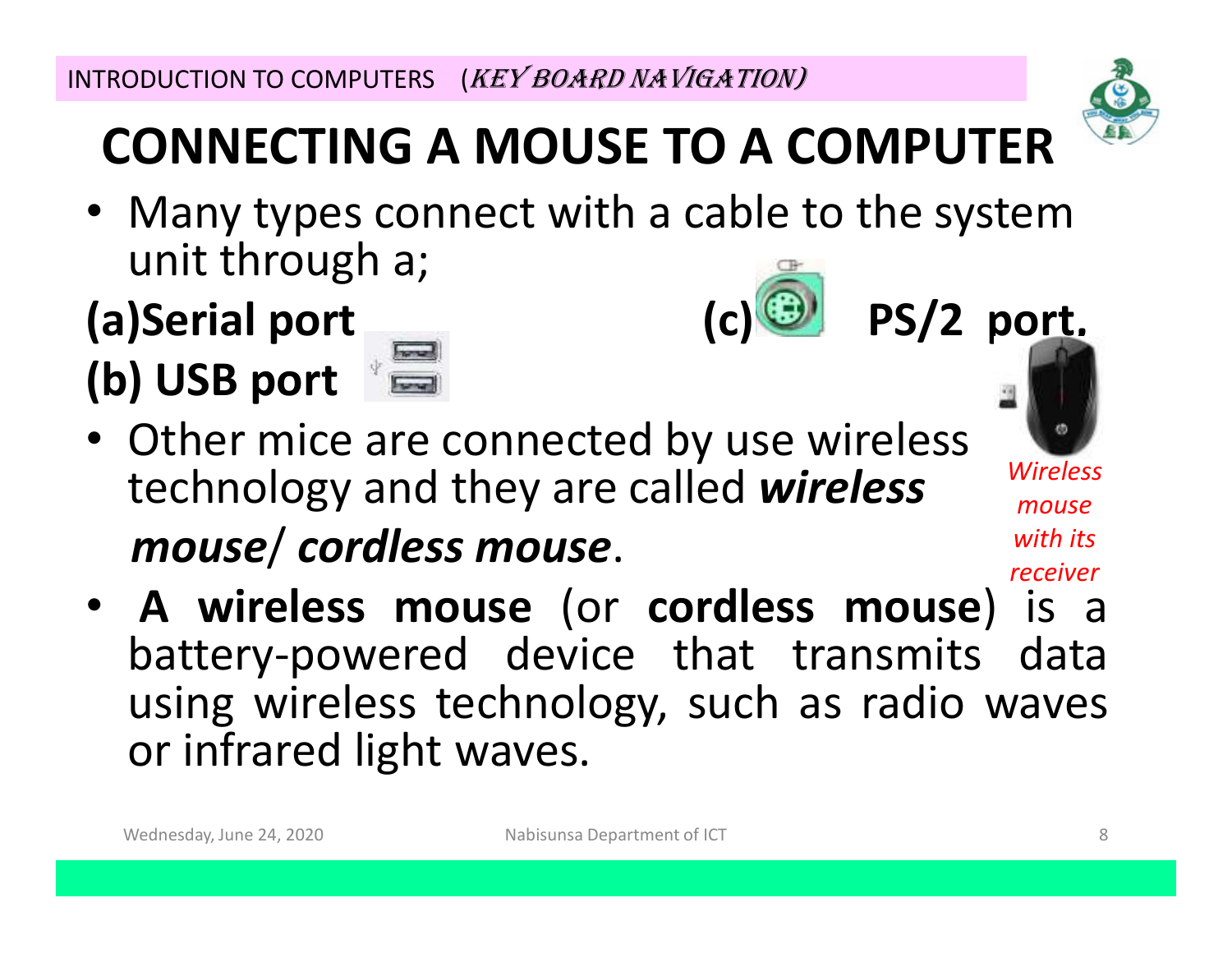

# **TERMS USED WHILE USING A MOUSE**

- **Point .**It is to move <sup>a</sup> pointer to <sup>a</sup> desired spot on the screen such as over <sup>a</sup> particular **object** or **word**.
- **Click .**It is to press and quick release the left mouse button. A click often selects an item on<br>scroon screen
- **Double click .**It is to press and release the left mouse button twice as quickly as possible. Double click often opens <sup>a</sup> document or it starts <sup>a</sup> program.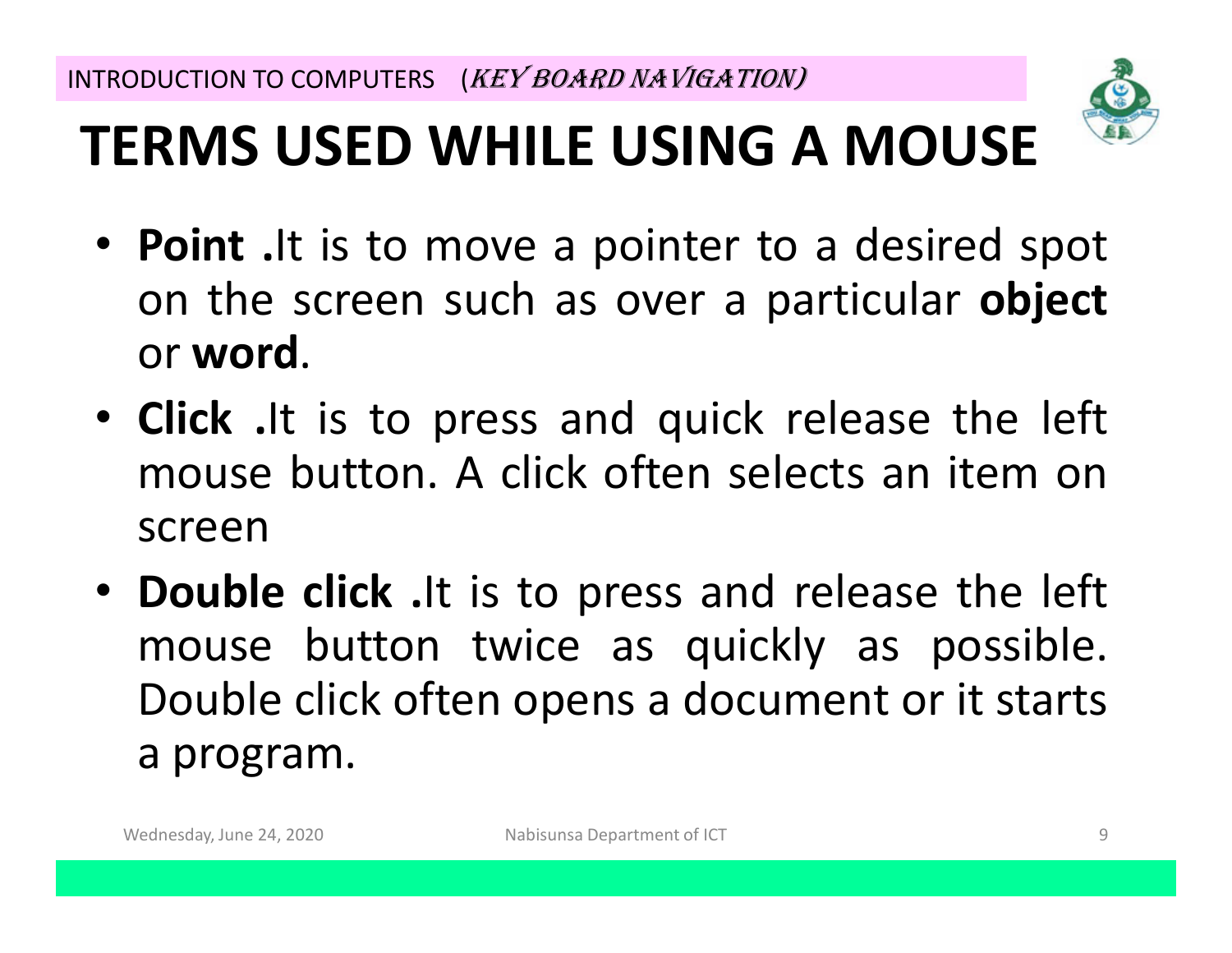

- **Drag .**It is to press and hold down the left mouse button while moving the pointer toanother location on the screen.
- **Drop** .It is to release the mouse button after dragging. Dragging and dropping makes it easy to move an item on the screen.<br>
- **Right click .**It is to press the right mouse bottom and release which brings up popup<br>monuwith ontions to chose from menu with options to chose from.
- **Scrolling .**Involves rolling the wheel forward or backward that scrolls up or down <sup>a</sup> few lines.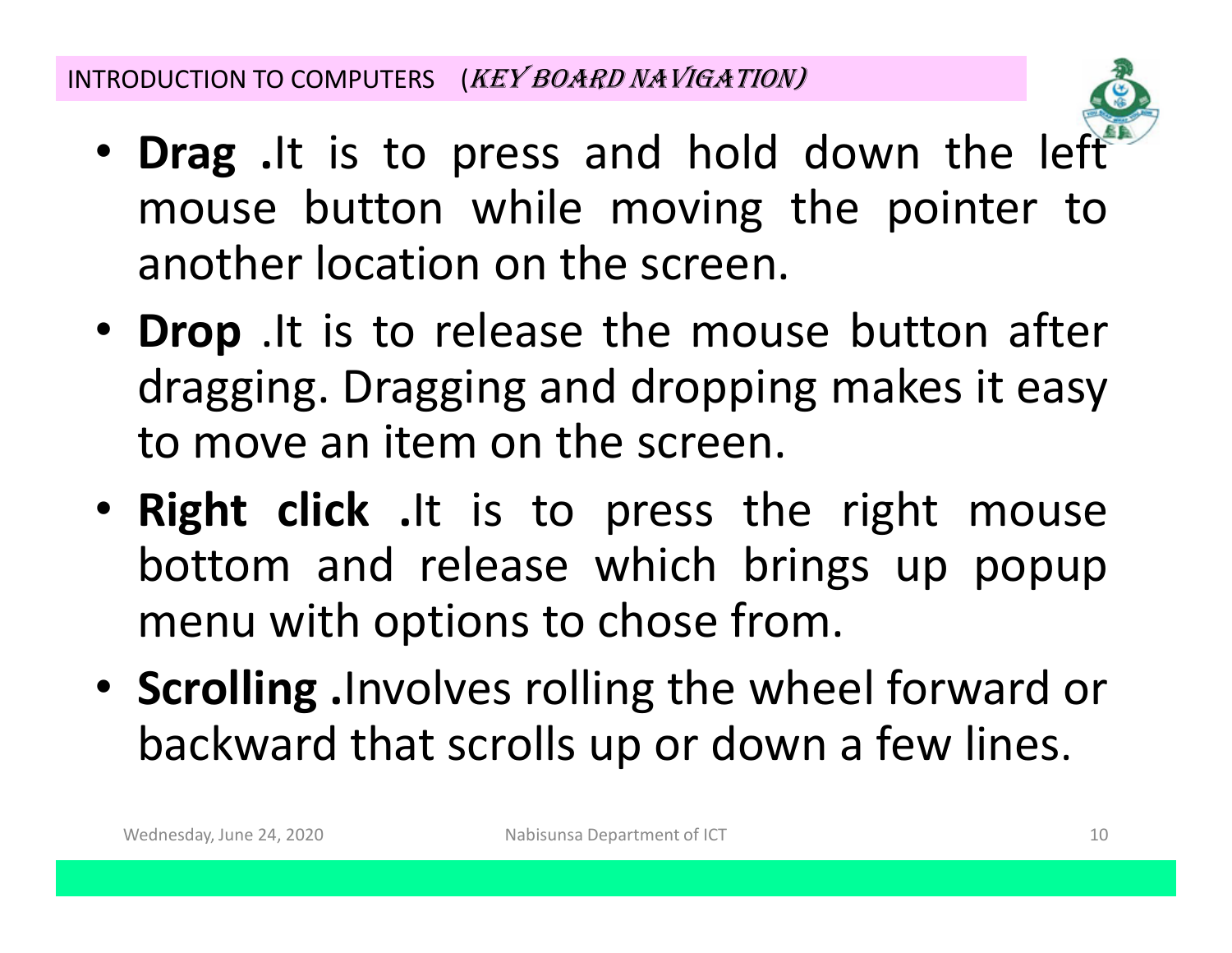

## **ADVANTAGES OF USING A MOUSE**

- a) A mouse is user friendly for computer beginners.
- b) A mouse is easy and convenient to use with a graphical user interface.
- c) Using a mouse to select items or move to a particular position on the screen is faster than using a keyboard.
- d) A mouse can be operated by one hand.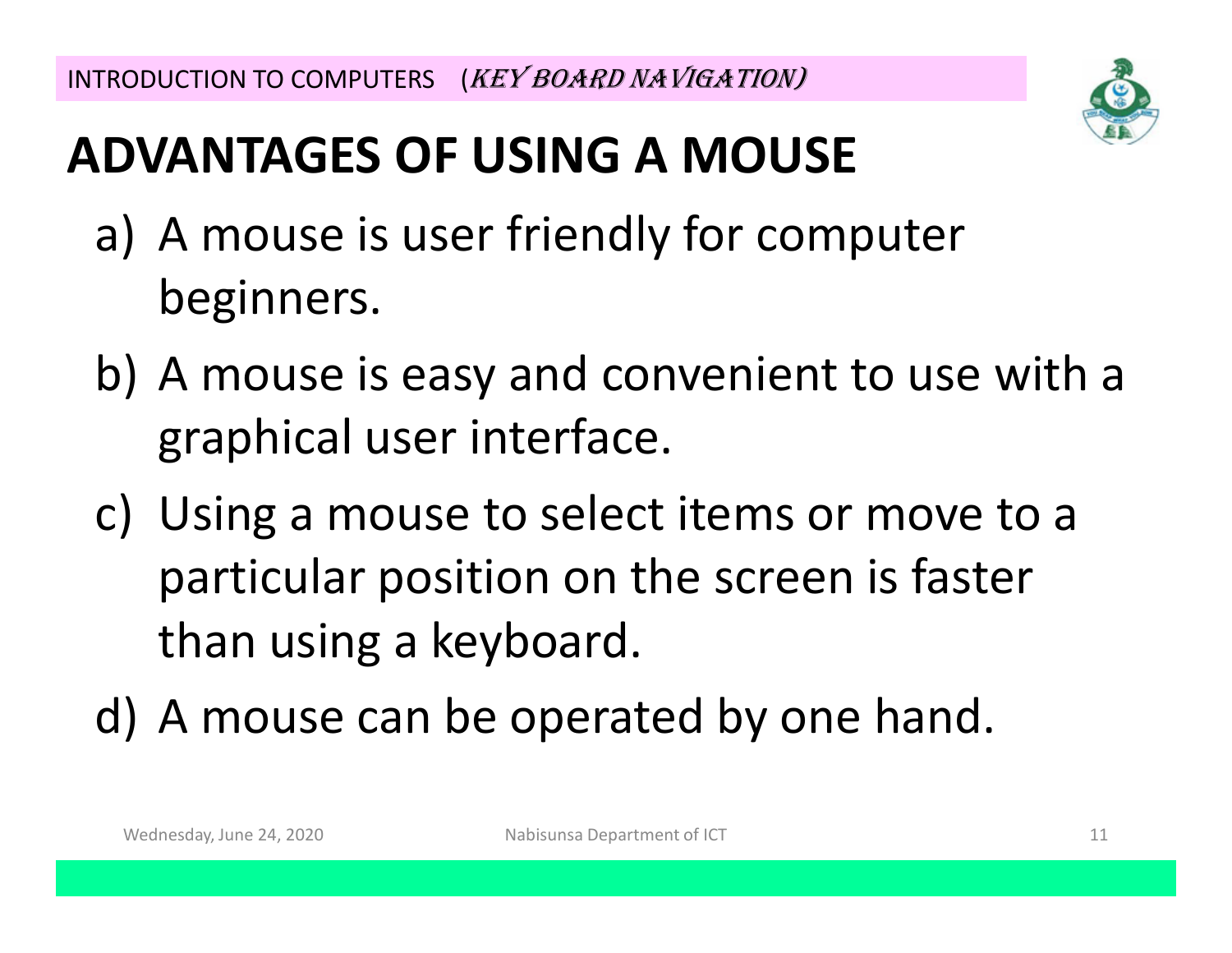#### **DISADVANTAGES OF USING A MOUSE**

- a) It is not easy and convenient to input text with <sup>a</sup> mouse.
- b) Issuing commands with <sup>a</sup> mouse is slower than by using <sup>a</sup> keyboard especially to beginners.
- c) It needs some practice in order to control <sup>a</sup> mouse properly.
- d) <sup>A</sup> mouse is not accurate enough for drawings that require high precision.
- e) <sup>A</sup> mouse usually requires <sup>a</sup> flat surface to operate.
- f) <sup>A</sup> mouse needs more desk space to operate whencompared with <sup>a</sup> trackball or <sup>a</sup> touchpad.

Wednesday, June 24, 2020 Nabisunsa Department of ICT Nabisunsa Department of ICT 12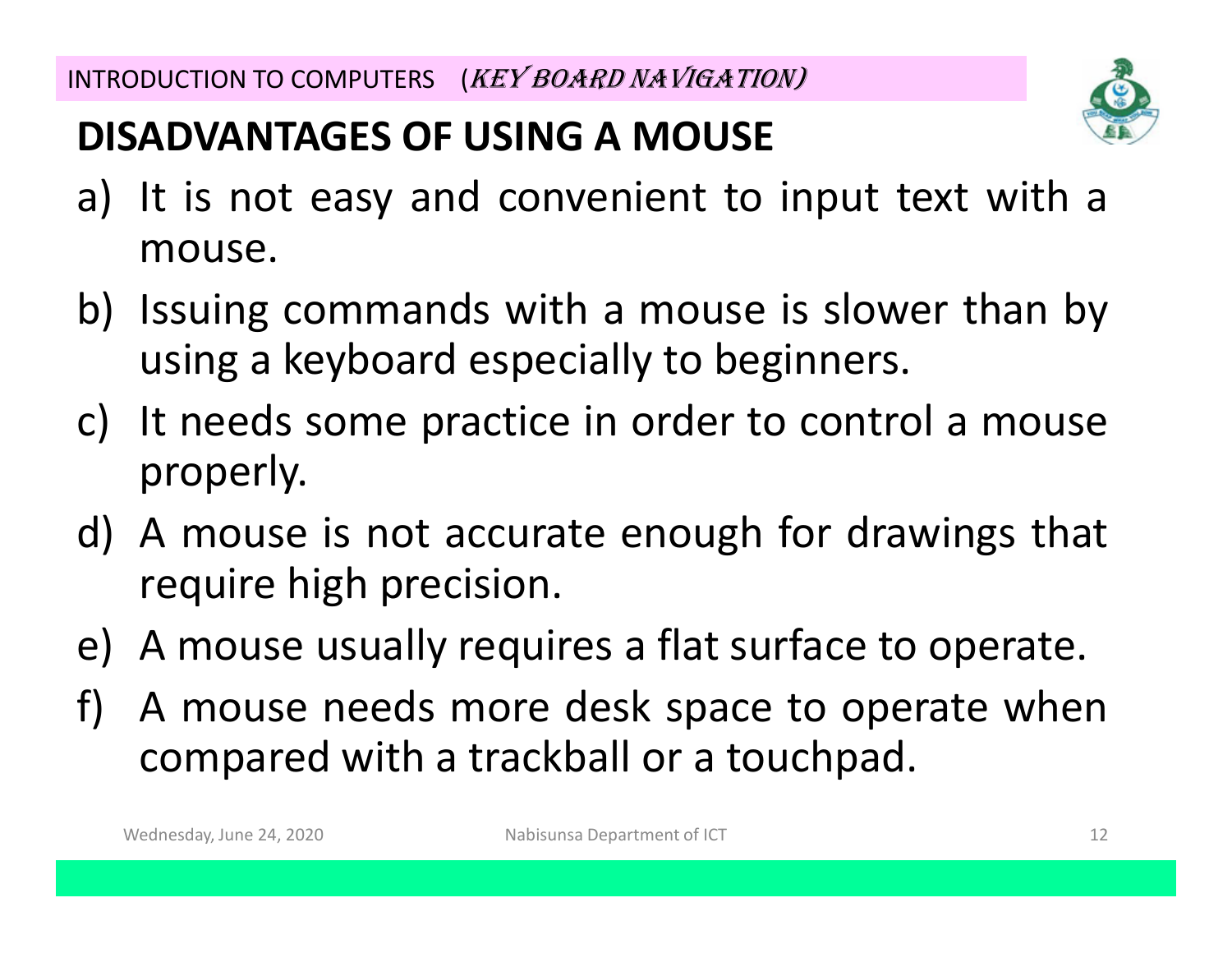INTRODUCTION TO COMPUTERS (KEY BOARD NAVIGATION)



#### **PROBLEMS THAT AFFECT THE PROPER FUNCTIONING OF A MOUSE**

# 1)Dirt disrupts motion of ball.

# 2)Nature of the roll surface.

# 3)Disconnection of the chord in casee the mouse falls on humps.

Wednesday, June 24, 2020 Nabisunsa Department of ICT Nabisunsa Department of ICT 13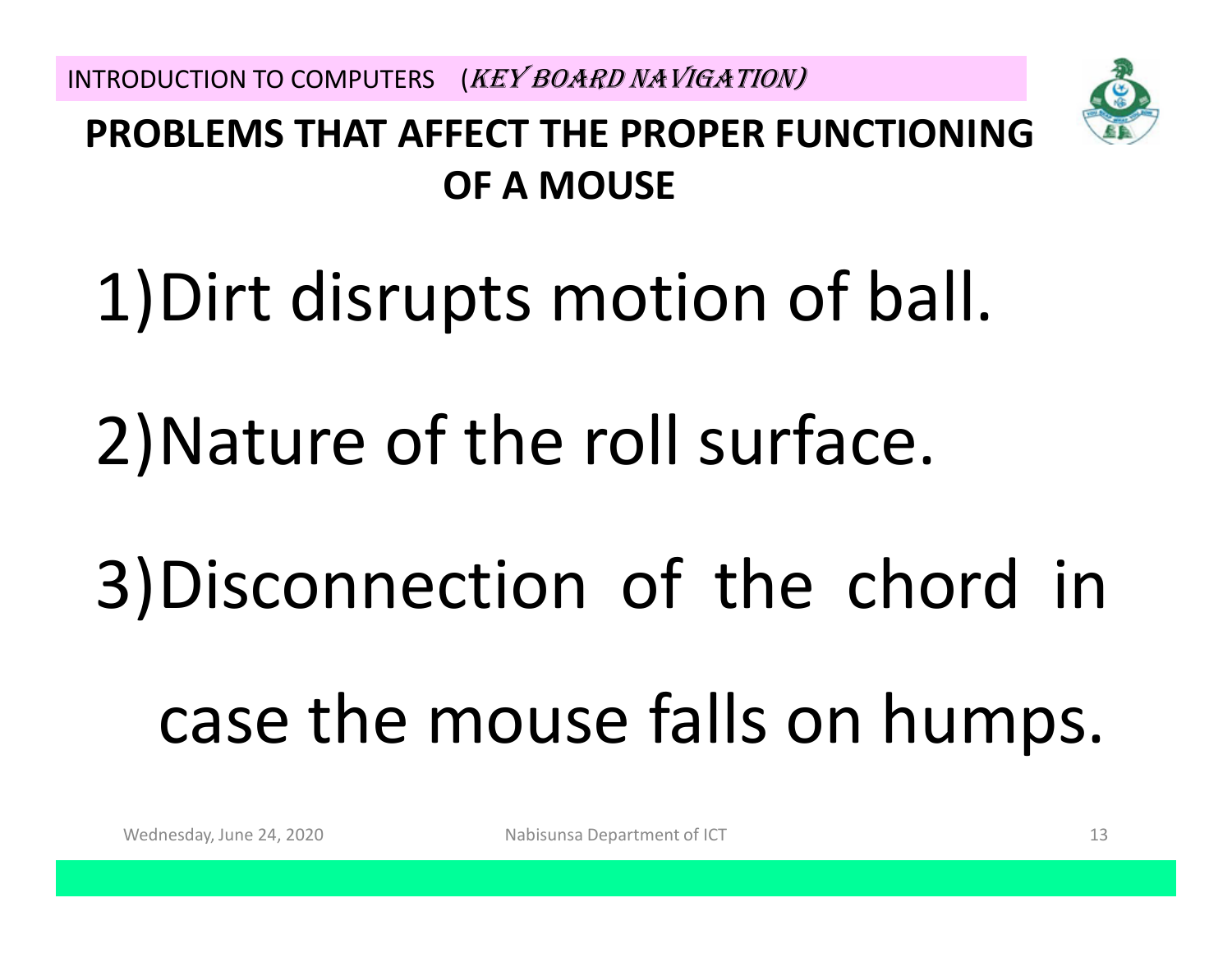INTRODUCTION TO COMPUTERS (KEY BOARD NAVIGATION)

## **TRACKBALL MOUSE**



• Is <sup>a</sup> pointing device consisting of <sup>a</sup> ball hell by <sup>a</sup> socket containing sensors to detect <sup>a</sup> rotation of the ball about two axes like an upside-down mouse with an exposed protruding ball.



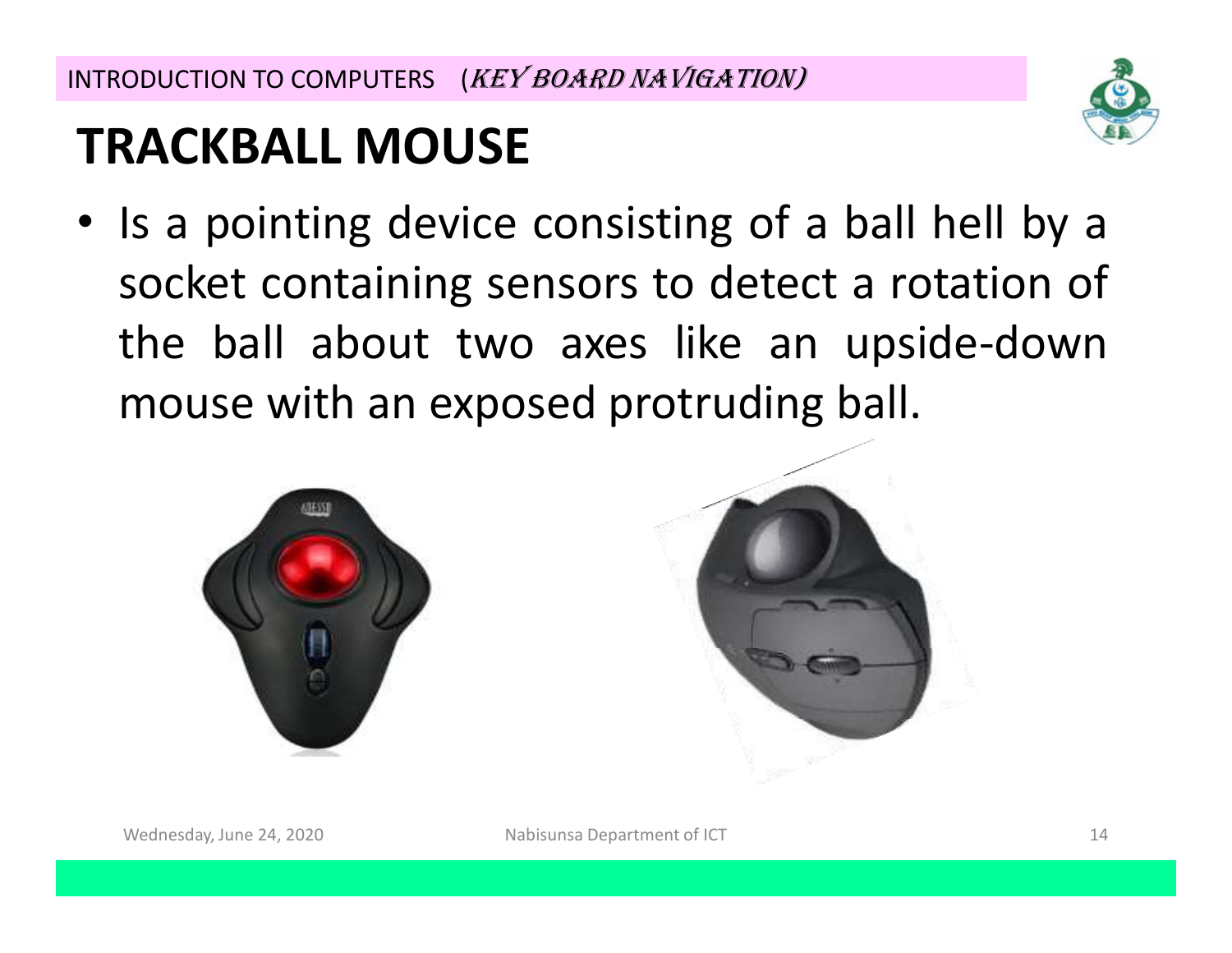**HOW TRACKBALL WORKS**



# $\bullet$  The user rolls the ball to position the on-screen pointer using their thumb, fingers or commonly the palm of the hand<br>while writes the fines time to while using the fingertips topresss the mouse button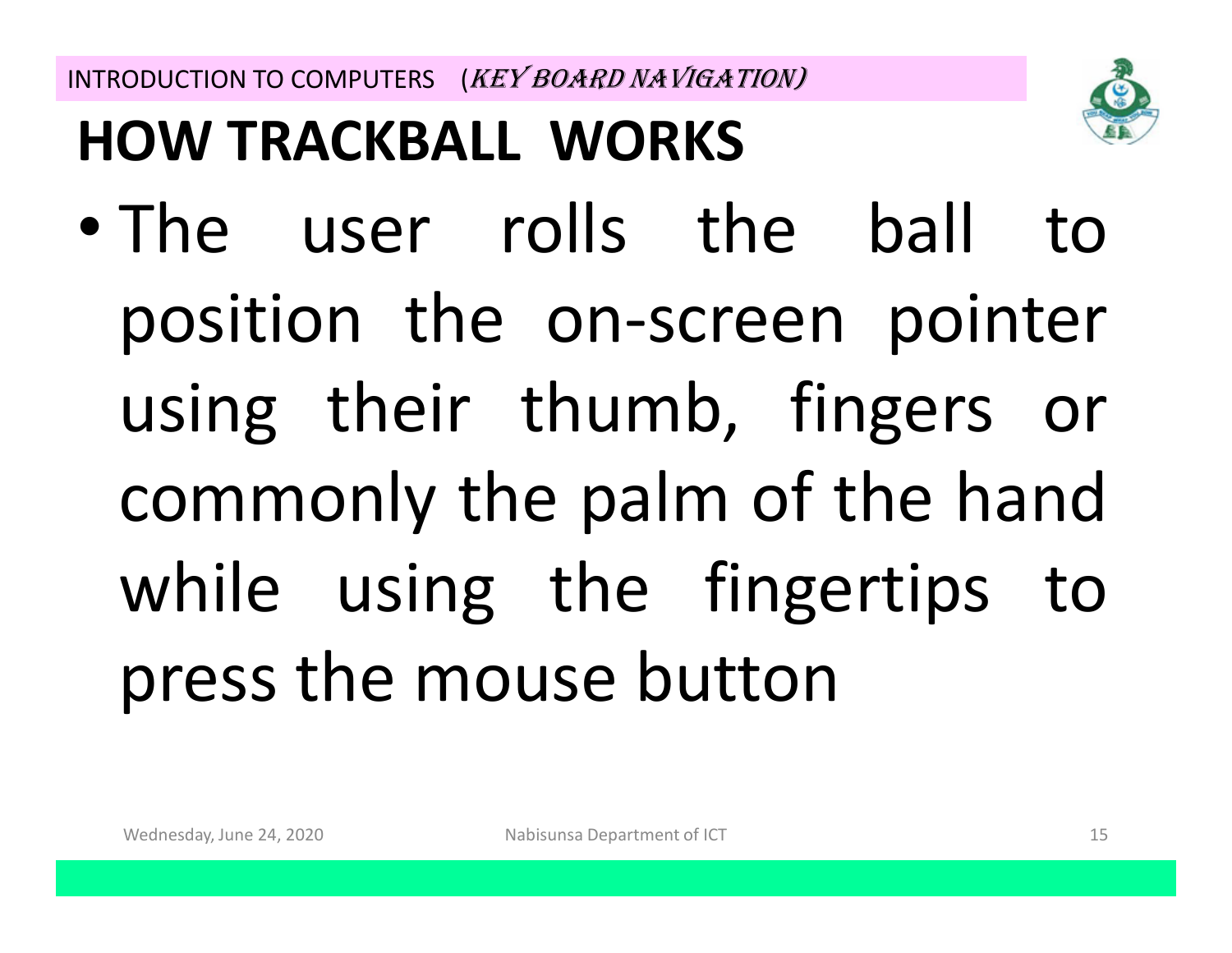

# **TOUCH PAD**

- $\bullet$   $\Lambda$  tauch • A touch pad is a flat rectangular device that has weak electric fields to sense the touch as the users moves the finger tips.
- •• It used to control the pointer with a finger. The Cursor follows the movement of the finger on the pad. You can click by tapping the pad surface.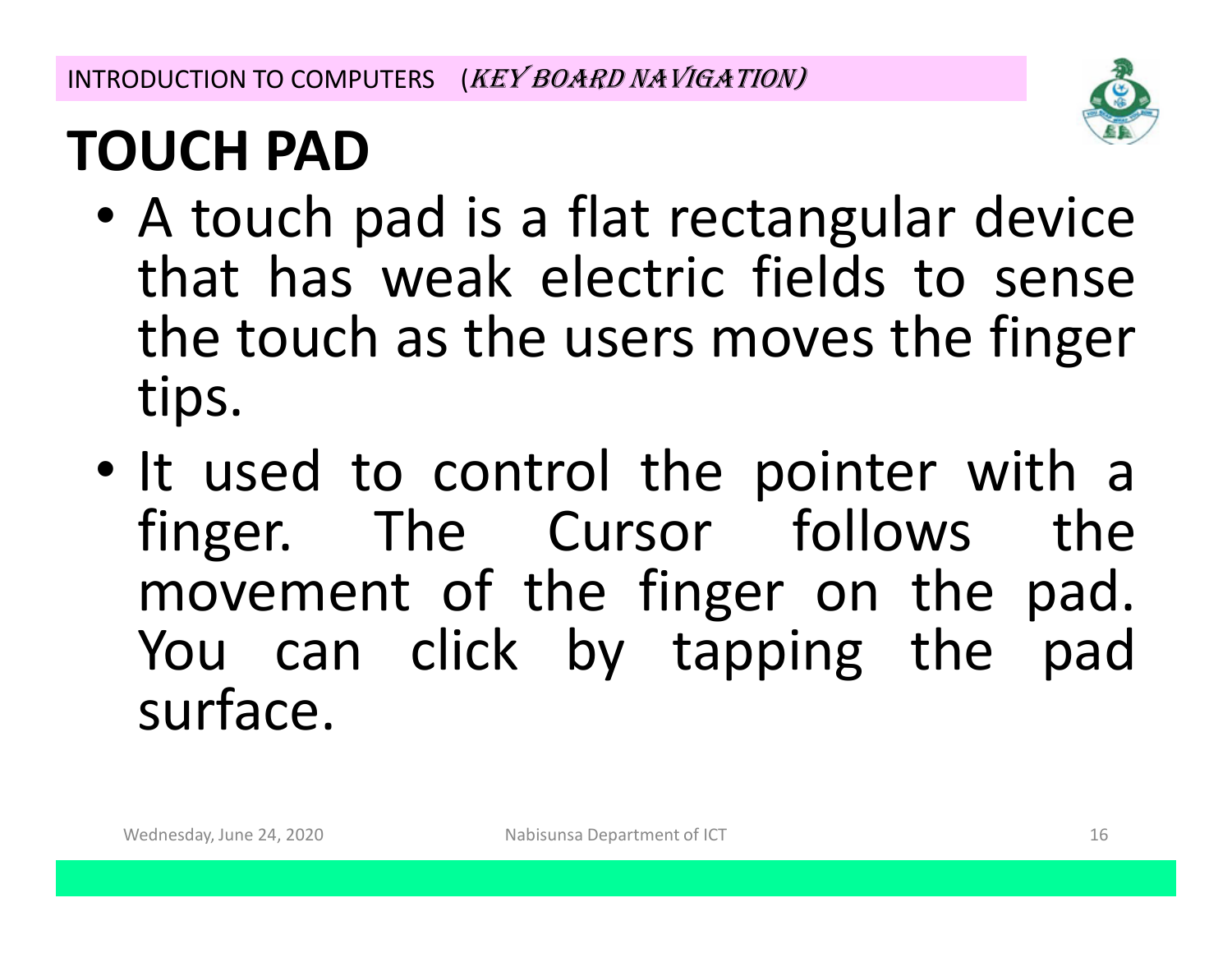

# *TOUCH PAD ILLUSTRATION*





Wednesday, June 24, 2020 Mabisunsa Department of ICT Nednesday, June 24, 2020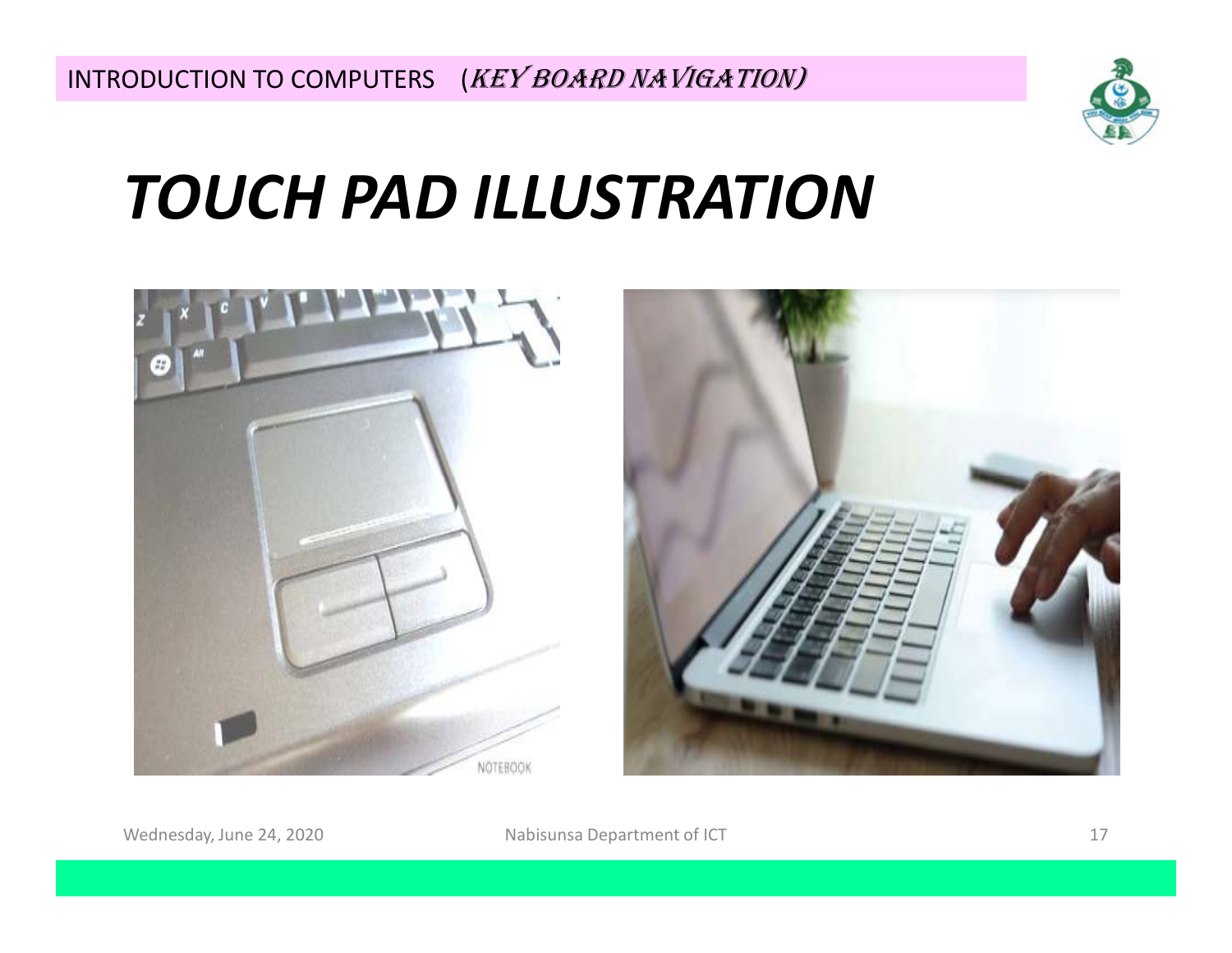

## **POINTING STICK**

- <sup>A</sup> pointing stick is <sup>a</sup> pressure-sensitive pointing device shaped like <sup>a</sup> pencil eraser.
- Because of its small size, the pointing stick is conveniently positioned between the keys on the keyboard.
- To move the pointer using <sup>a</sup> pointing stick, you push the pointing stick with your finger.
- The pointer on the screen moves in the direction that you push the pointing stick.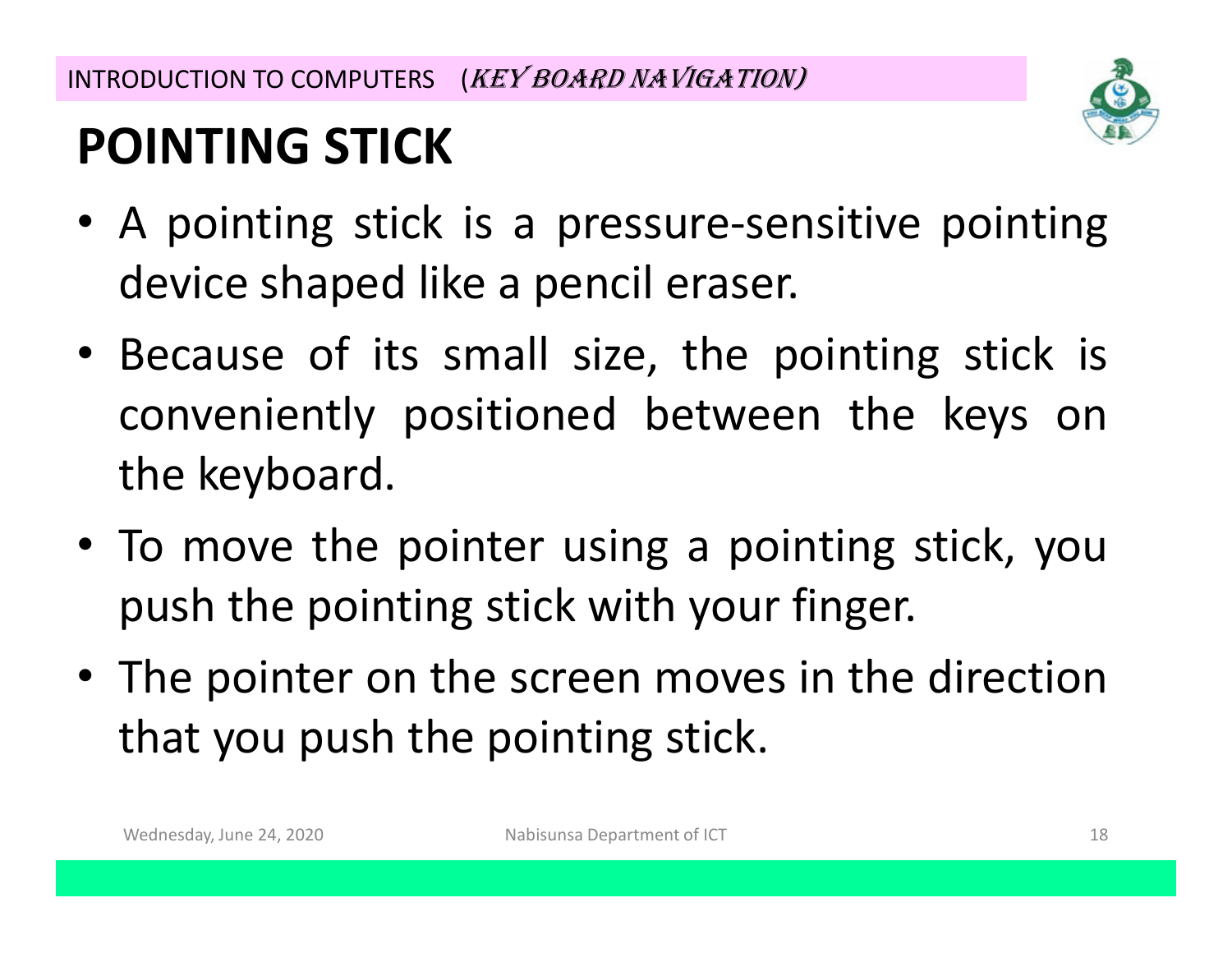

#### *POINTING STICK ILLUSTRATION*



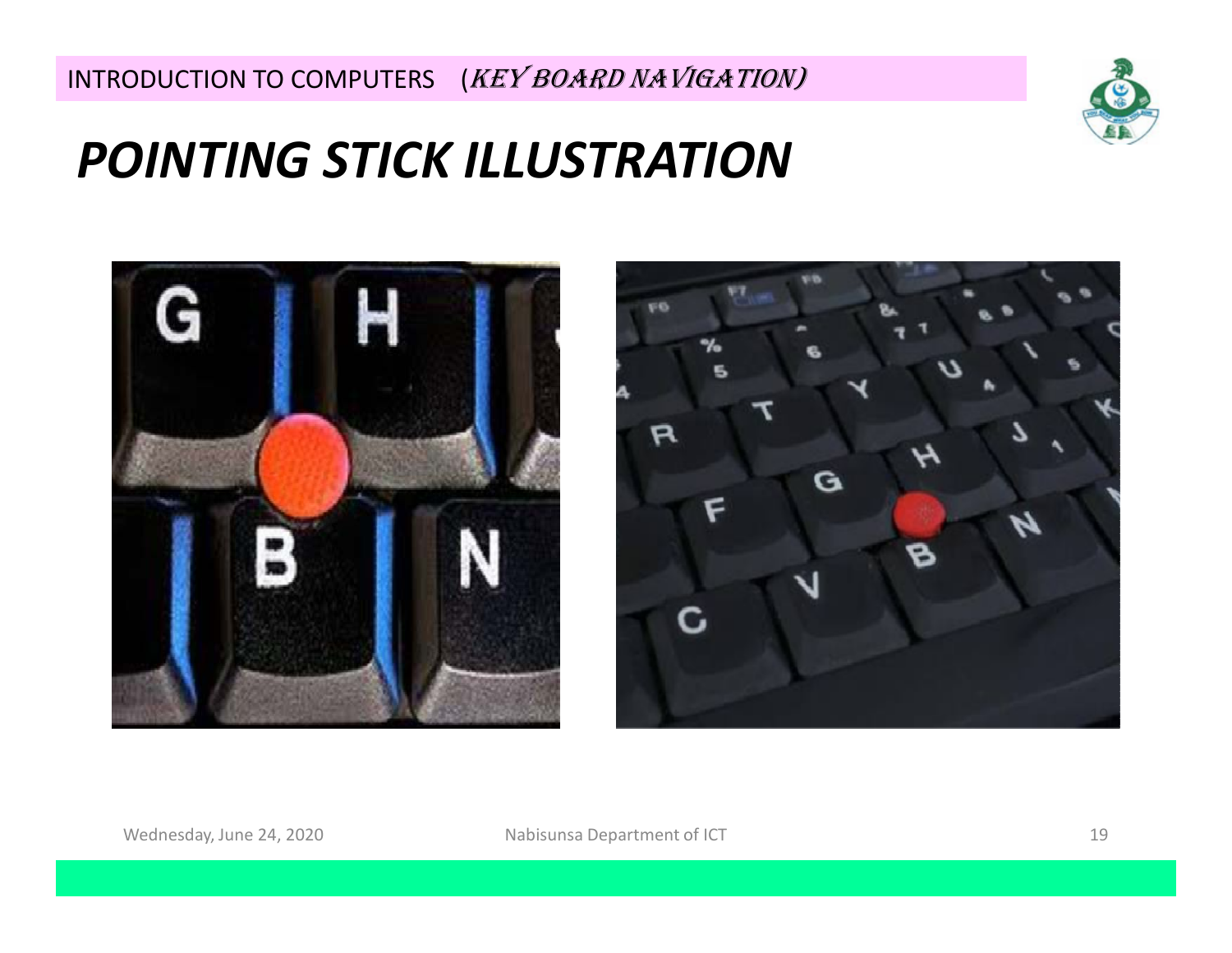#### INTRODUCTION TO COMPUTERS (KEY BOARD NAVIGATION) **LIGHT PEN**



- Alight pen is <sup>a</sup> computer input device in the form of a light-sensitive wand used in<br>seniumation with a sensuitar's CPT conjunction with <sup>a</sup> computer's CRT display/monitor
- It allows the user to point to displayed objects or draw on the screen in a similar way to <sup>a</sup> touch screen but with greater positional accuracy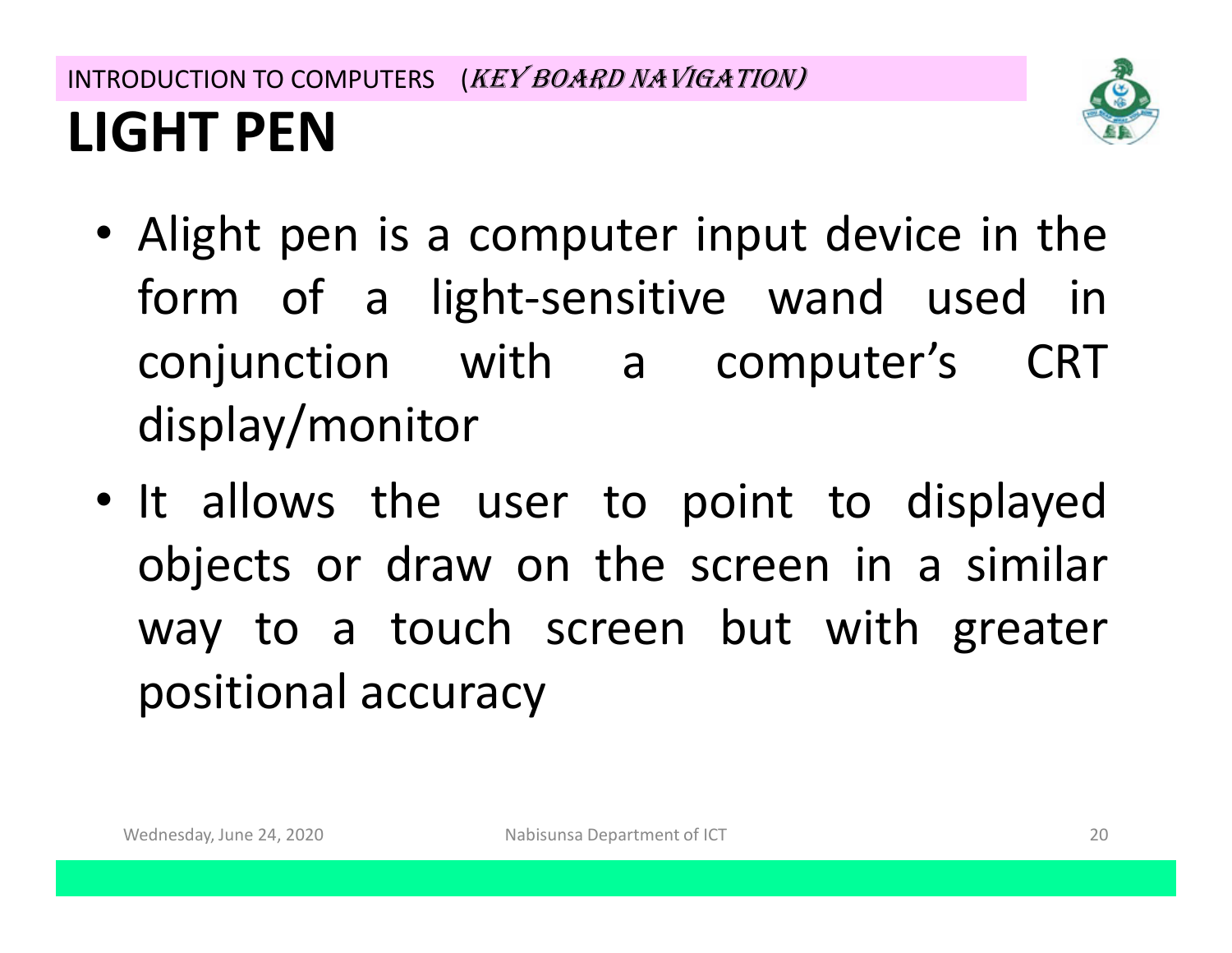

## **TOUCH SCREEN**

- <sup>A</sup> touch screen is an electronic visual display that can detect the presence and location of <sup>a</sup> touch within the display area. Touch screens can also sense other passive objects, such as <sup>a</sup> pen.
- Users can interact with these devices by touching areas of the screen. You touch words, pictures, numbers, letter, pointers or special locations identified on the screen.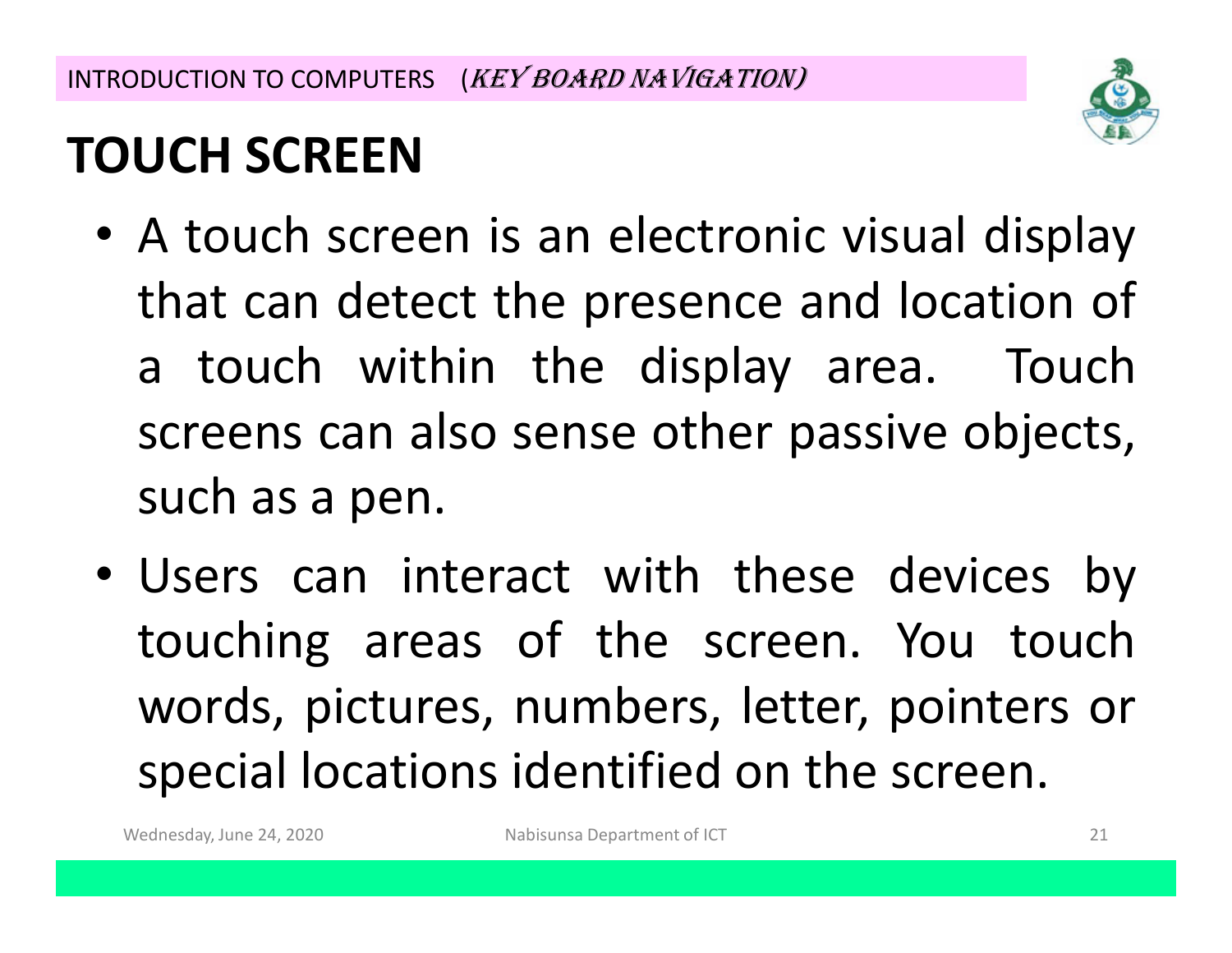## **USES OF A TOUCH SCREEN**



- a) Touch screens are often used for information kiosks located in department.
- b) Touch screens are also used for ATMmachines to allow easy access of bank accounts.
- c) Touch screens are also used in some places like stores, hotels, air ports, museums allow access.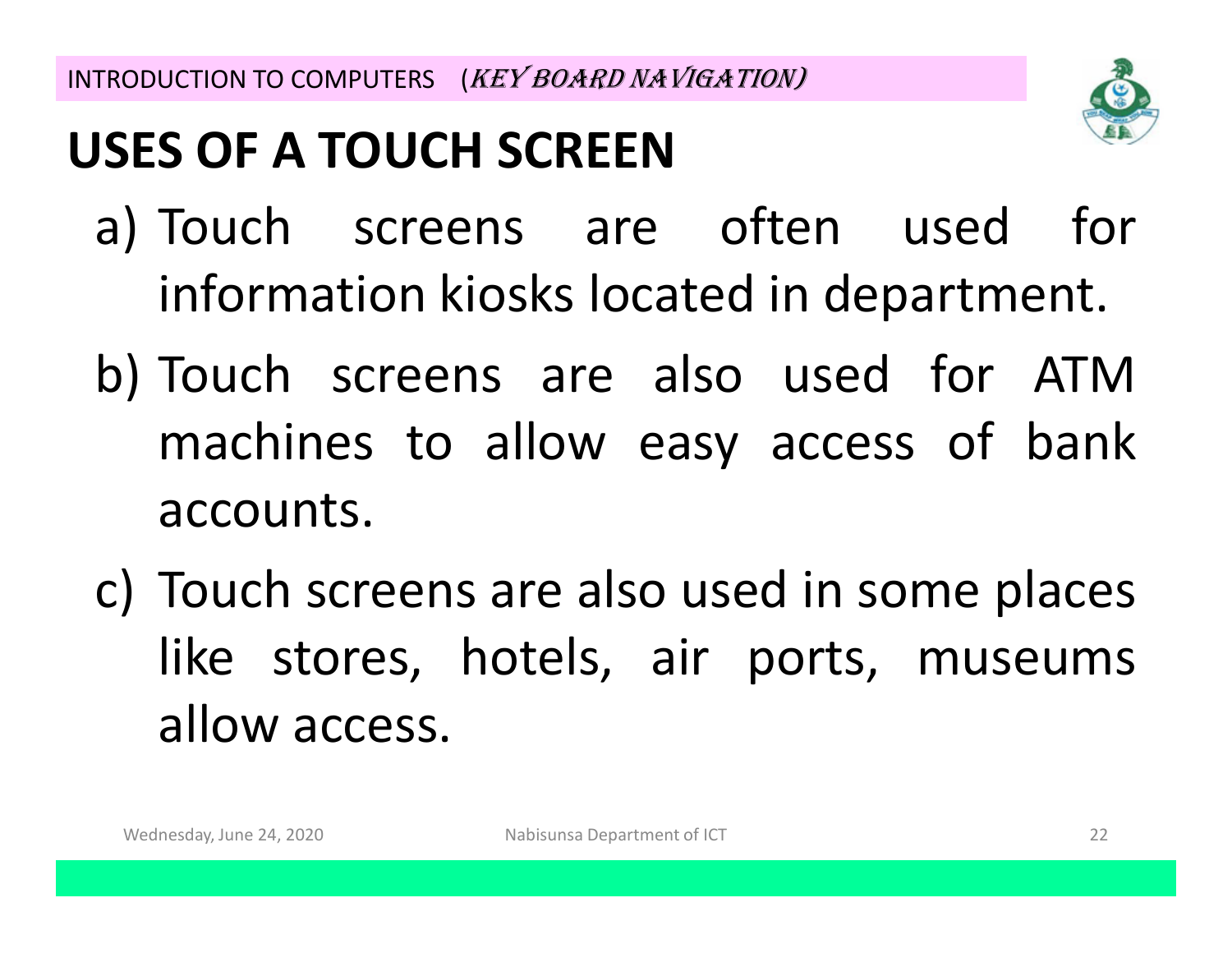

#### **ADVANTAGES OF TOUCH SCREEN**

- a) No extra peripherals are needed except the monitor.
- b) Touch screen allows easy access to commands, which are usually identified by **words, symbols or images/icons**s on the screen.
- c) No computer literacy is required. d) They are easy to use and can convey information quickly.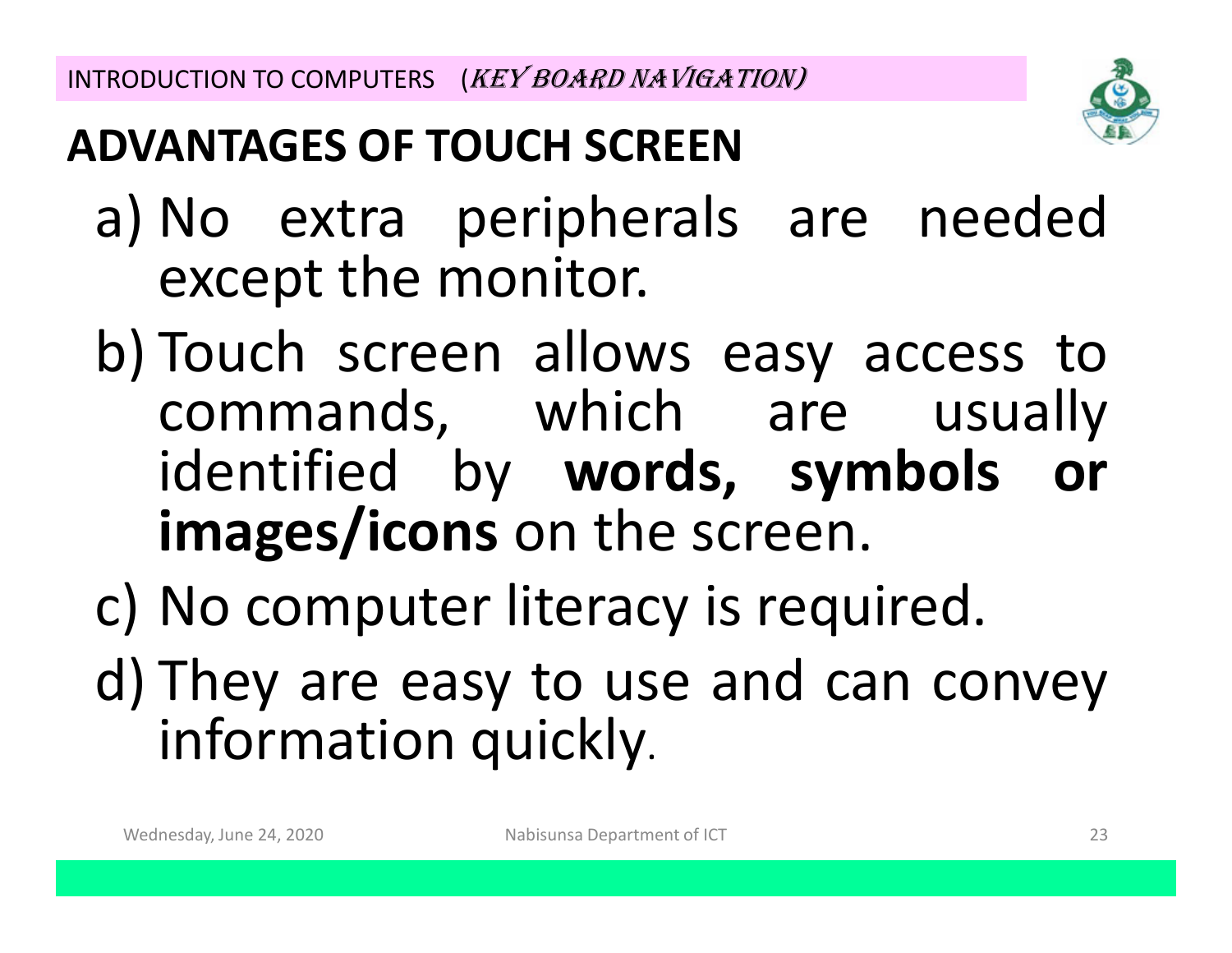

#### **KEYBOARD**

- Refers to <sup>a</sup> Computer hardware input text hard ware device that is used to type and enter instructions into <sup>a</sup> computer.
- It looks like the keyboard of an ordinary typewriter but with some special keys like:
	- –The control key (CTRL),
	- –—The Alter key (ALT),
	- –The Escape key (ESC),
	- –-The Arrow keys, and<br>The Constanting
	- – The function keys ranging from F1 to F12 and each key has its function.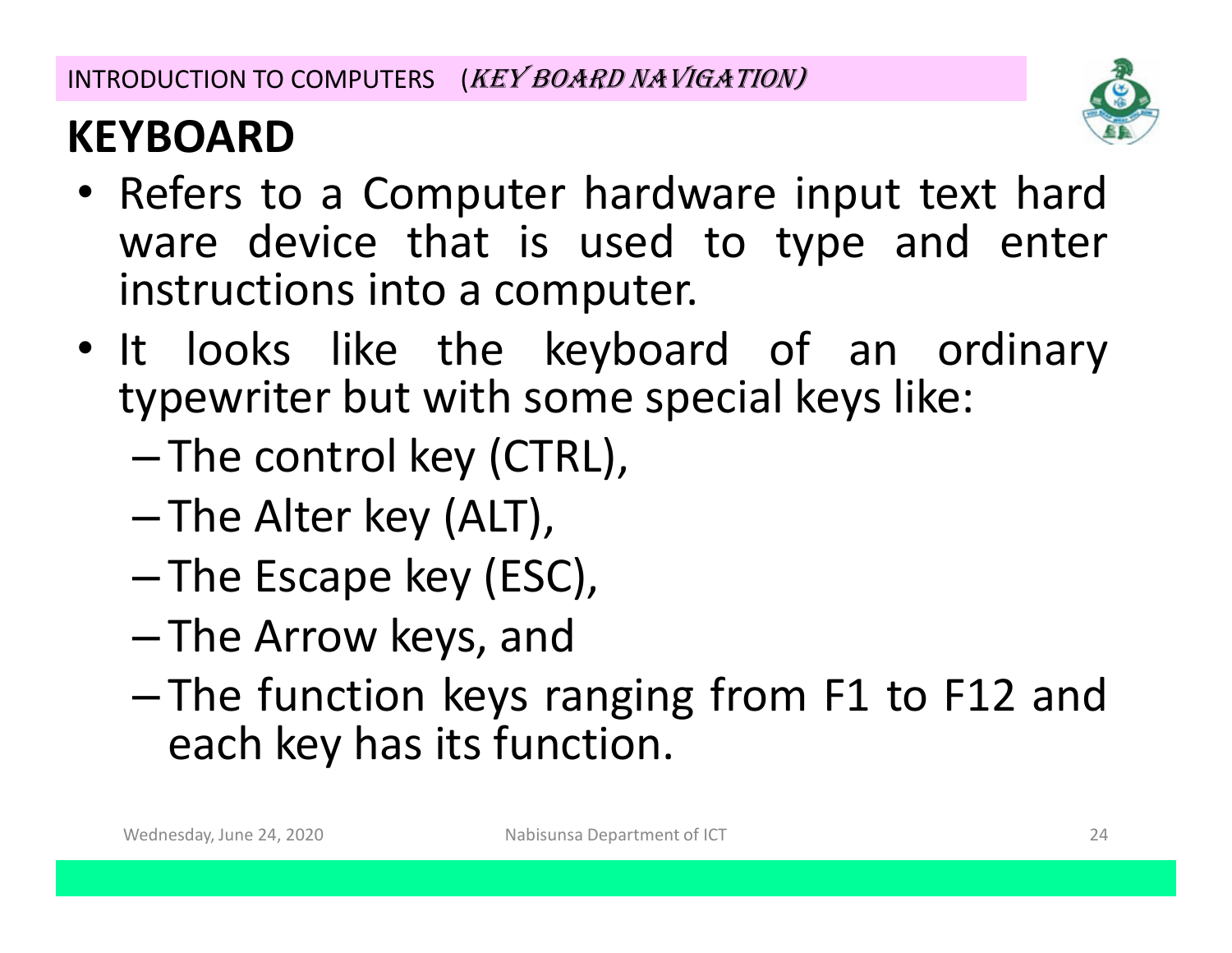#### **KEYBOARD LAYOUTS**

• The arrangement of the English language keyboard keys was modeled after the **QWERTY type writer** keyboard**.** Its name was derived from the first six letters at the<br>tape of the korder red top of the keyboard

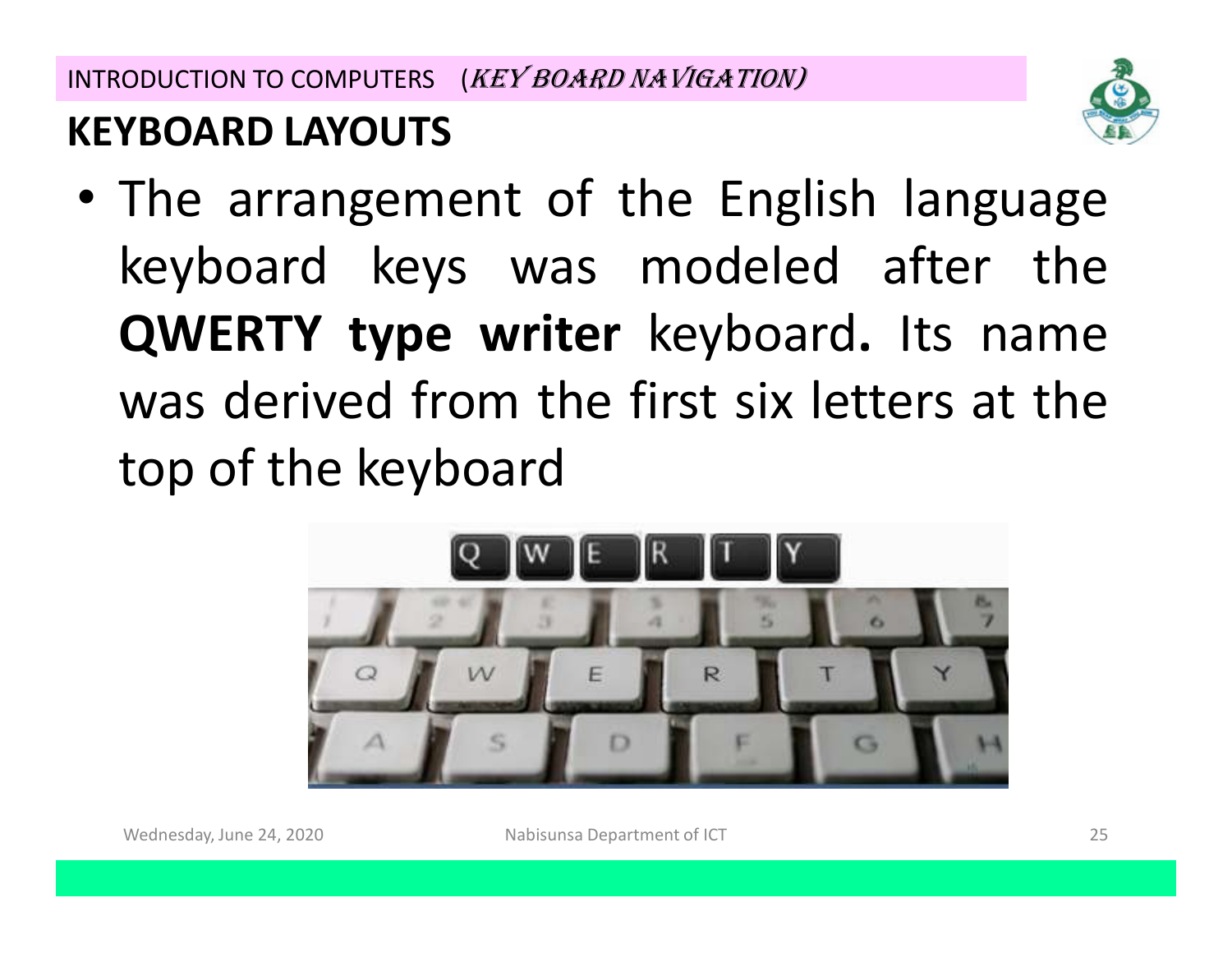INTRODUCTION TO COMPUTERS (KEY BOARD NAVIGATION)

#### **TYPES OF KEYBOARDS**

- •82 key keyboard
- •102 keyboard
- $\bullet$  102/3 enhanced keyboard (the most commonly used type today)
- $\bullet$  105 keyboard (developed from 102/3 enhanced keyboard)

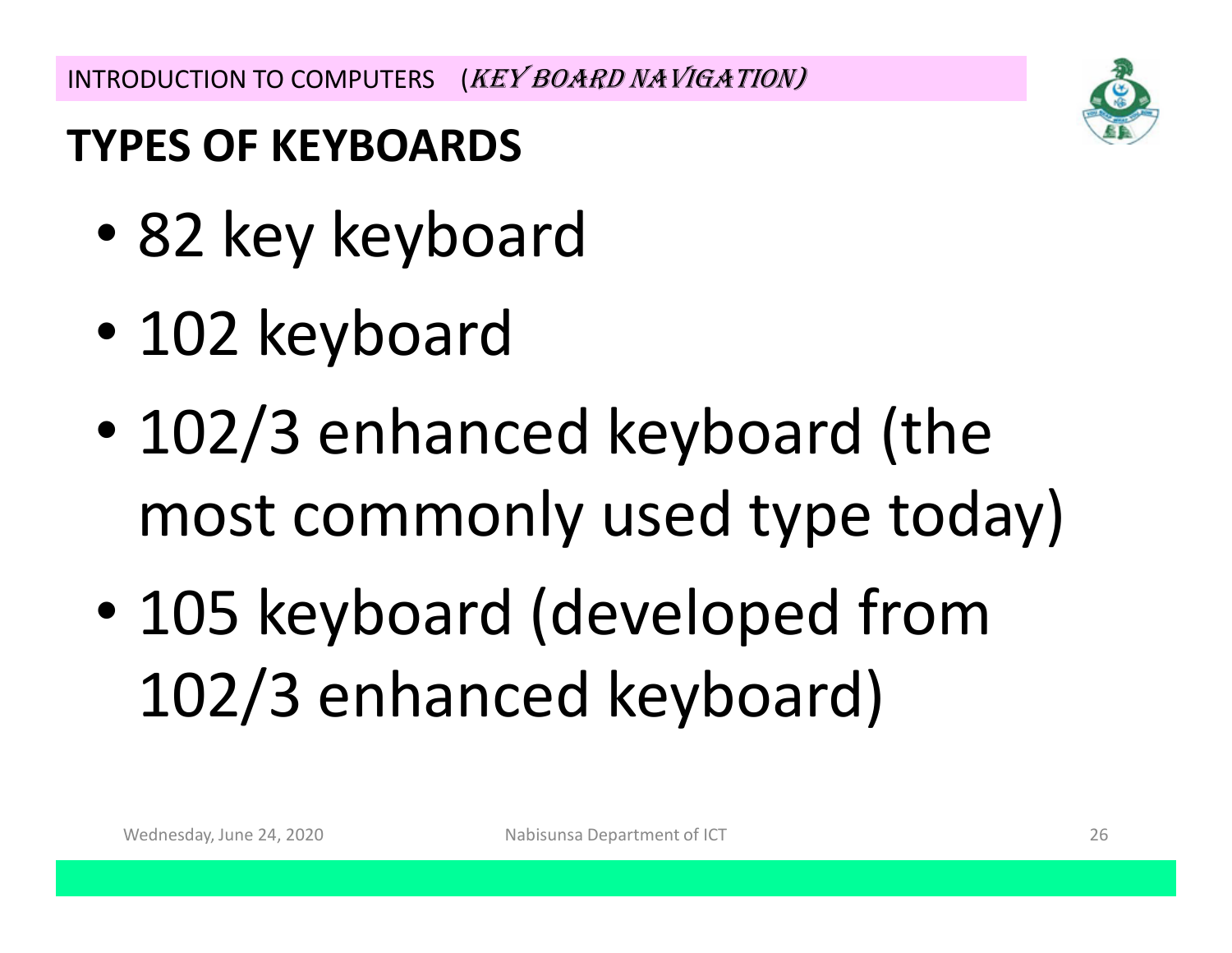

#### **PARTS OF A KEYBOARD**



Wednesday, June 24, 2020 Mabisunsa Department of ICT 27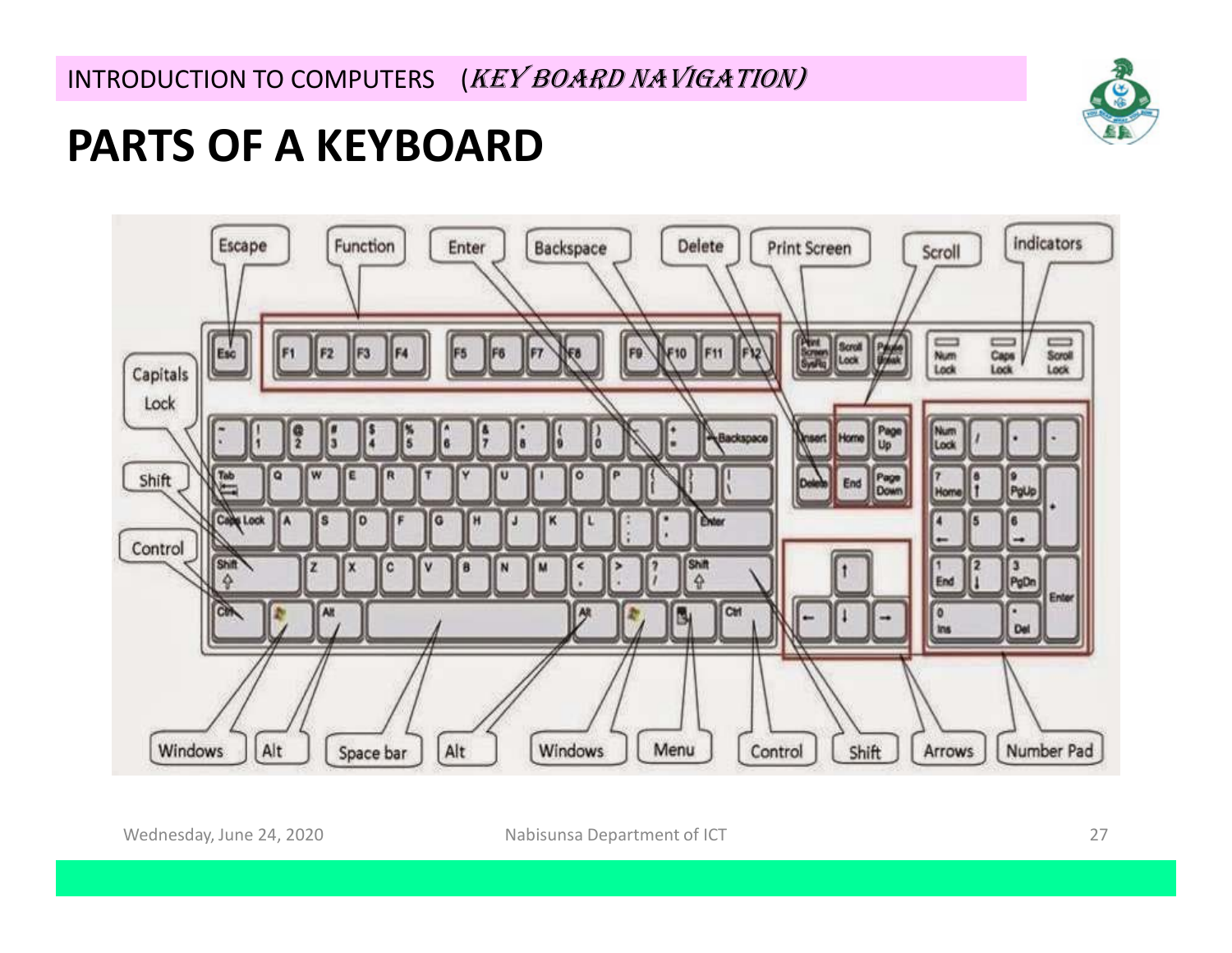

## **Functional keys**

• These are keys found across the top row of the keyboard. Each key is composed of letter **<sup>F</sup> and <sup>a</sup> number ranging from <sup>1</sup> to 12.** Each functional key performs <sup>a</sup> specific operation based upon the software being used.

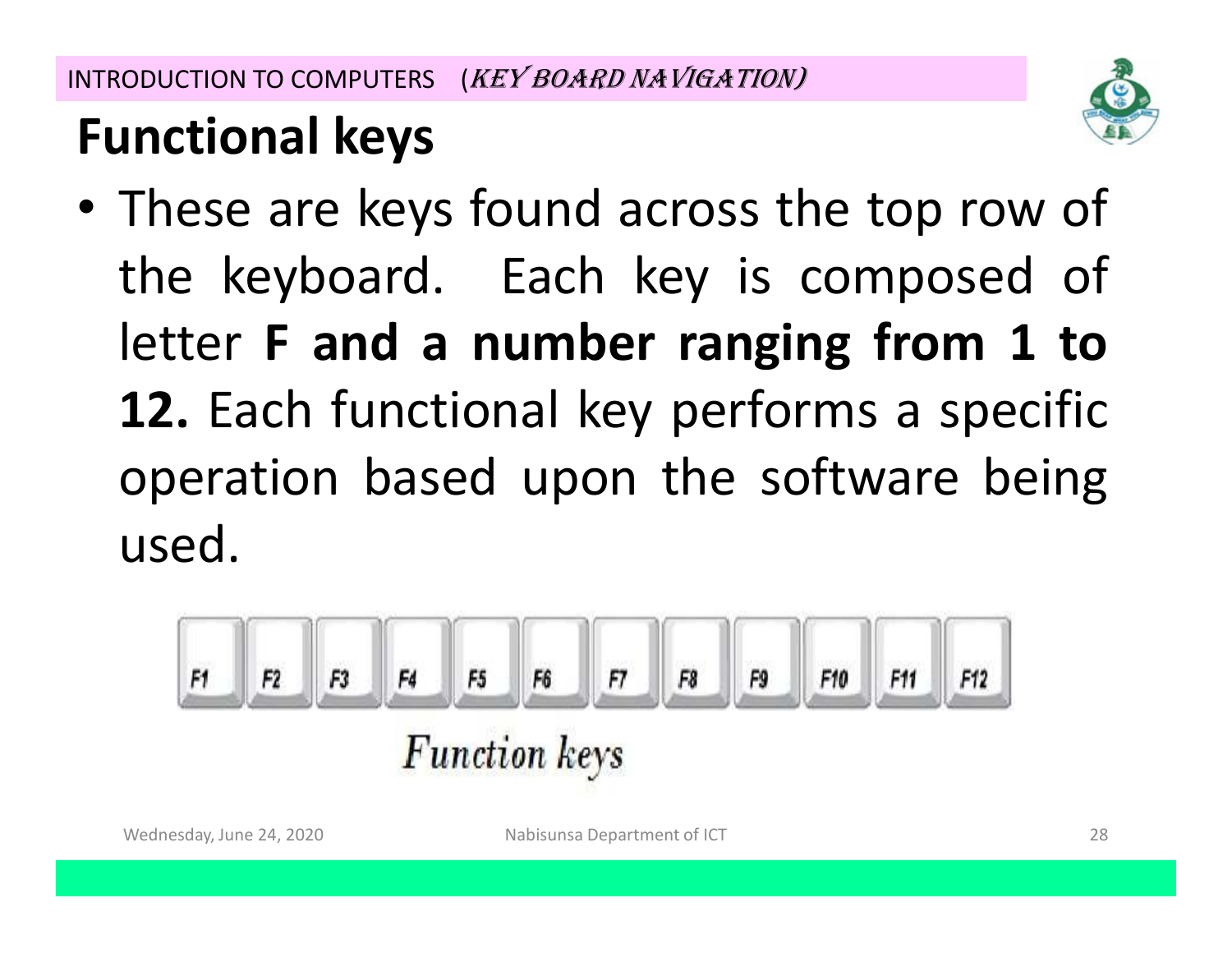#### **Numeric keypad**

• This is an extra section to the right of the keyboard. This is laid out like keys on <sup>a</sup> calculator.

It has two purposes, whenthe num keys is off, The<br>numerialseus.com he used *numeric keys* may be used as *arrow keys* for cursor movements and for other purposes such as; *Page up (pg up), page down (pgdn), Home,* and *End*



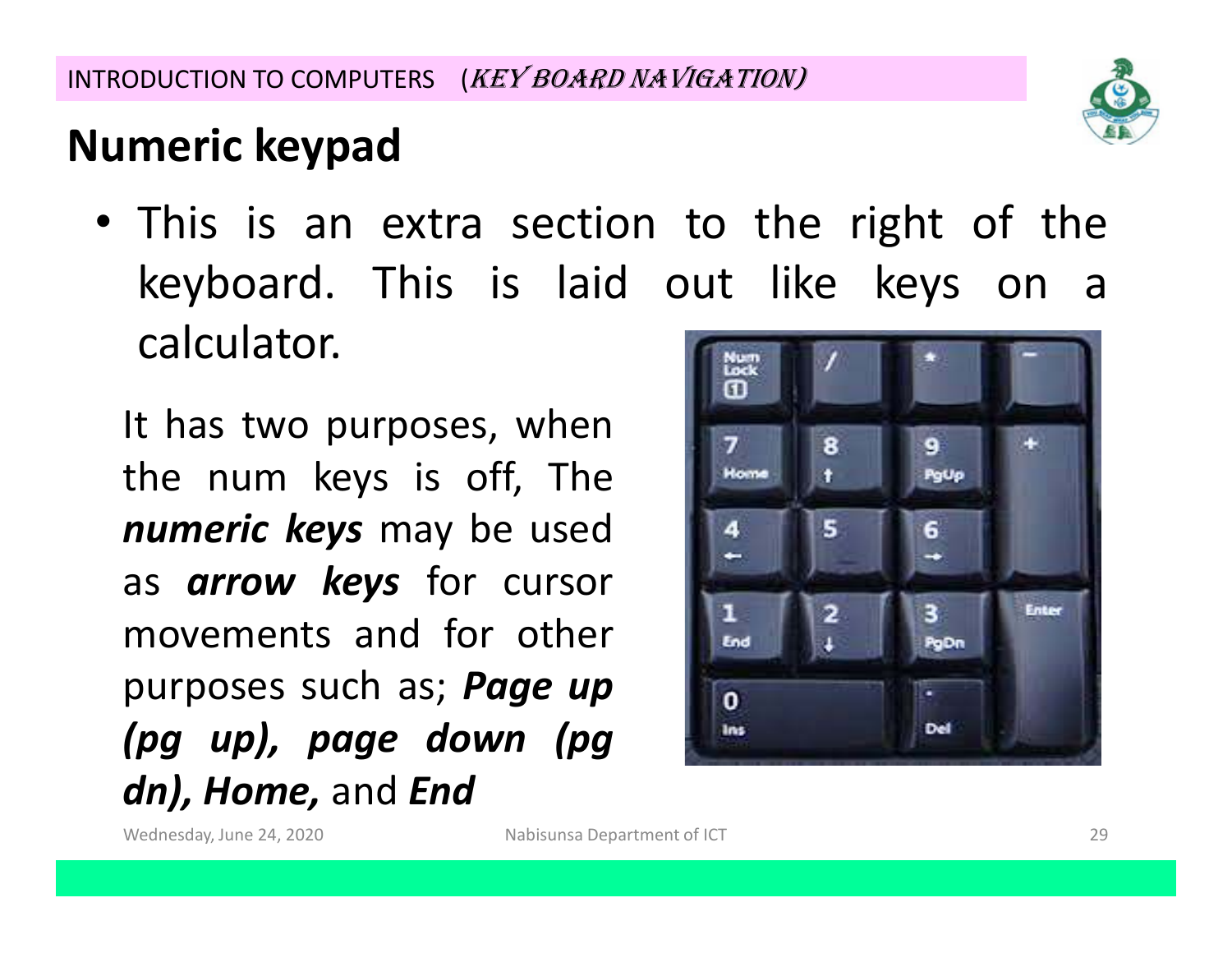## **Typing area(Alphanumeric Keypad)**

This consists of the letters of alphabets, numbers,punctuations marks and other basic keys like;

- *<del>❖</del>* **Shift key Tab key**  $\qquad$  **Control key**
- **Caps Lock**
- **☆Num Lock**
- 
- 
- **- Alt key**
- **Backspace key**
- **Enter key - Delete key**

etc.

• Most of the typing is done with keypad.

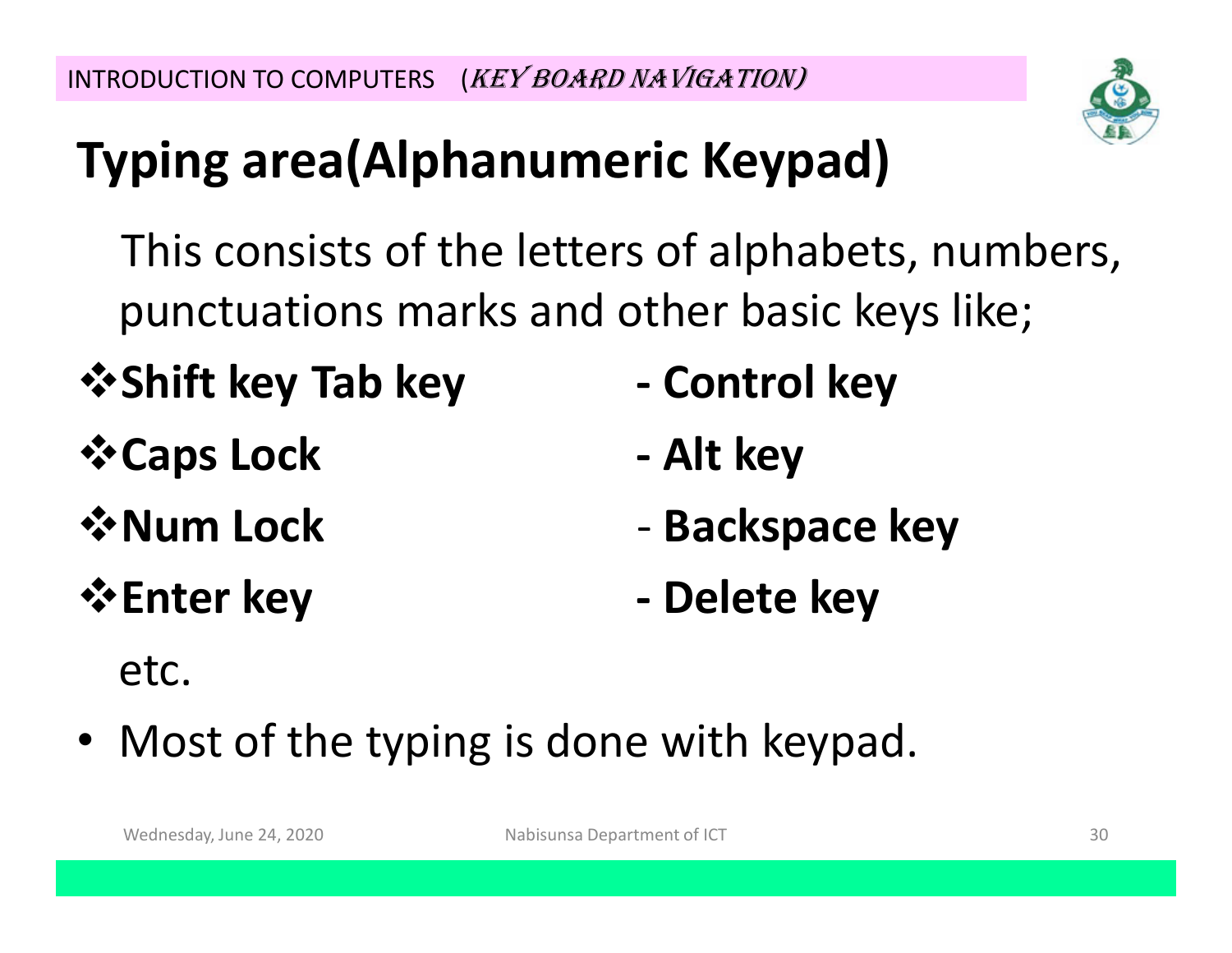

#### **FUNCTIONS OF SOME SELECTED KEYS ON THE KEYBOARD**

**Backspace Key.** Deletes the characters to the **left of the cursor** (or insertion point) and moves the cursor to that position. **Or Ctrl**<sup>+</sup> Backspace key removes the whole word to the left of the cursor.

**Caps Lock Key.** <sup>A</sup> toggle key that, when activated, causes all alphabetic characters to be uppercase. To facilitate continuous typing in upper case when activated.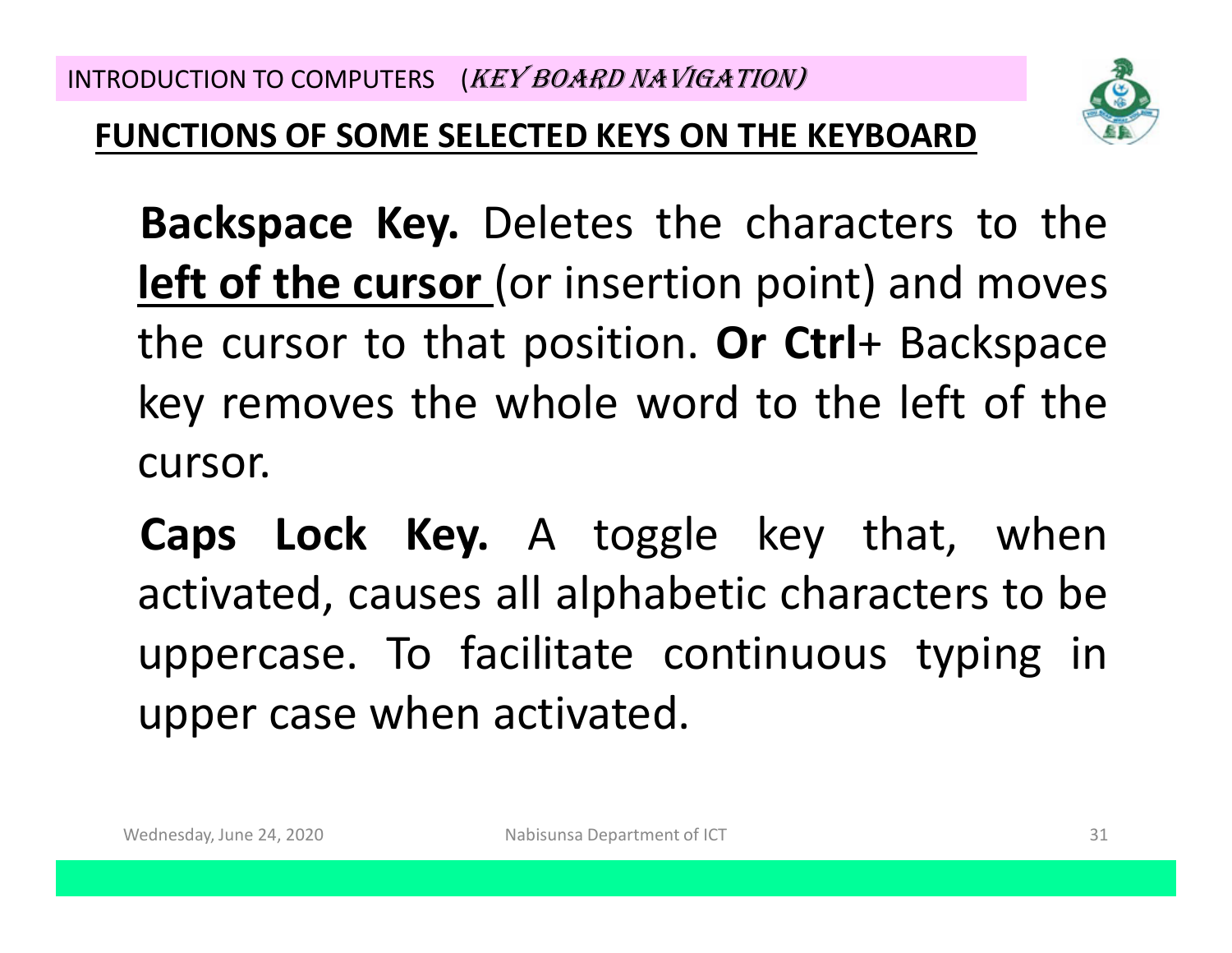

 $\diamond$  **Delete Key** To deletes a character, space, on the right of the cursor position. Ctrl+Del removes the whole word to the right of the cursor position.

## *<b>∵Space bar*

- –- To create space .
- – Pausing music in some music programmes e.g. Power DVD,
- –Playing games e.g. in pinball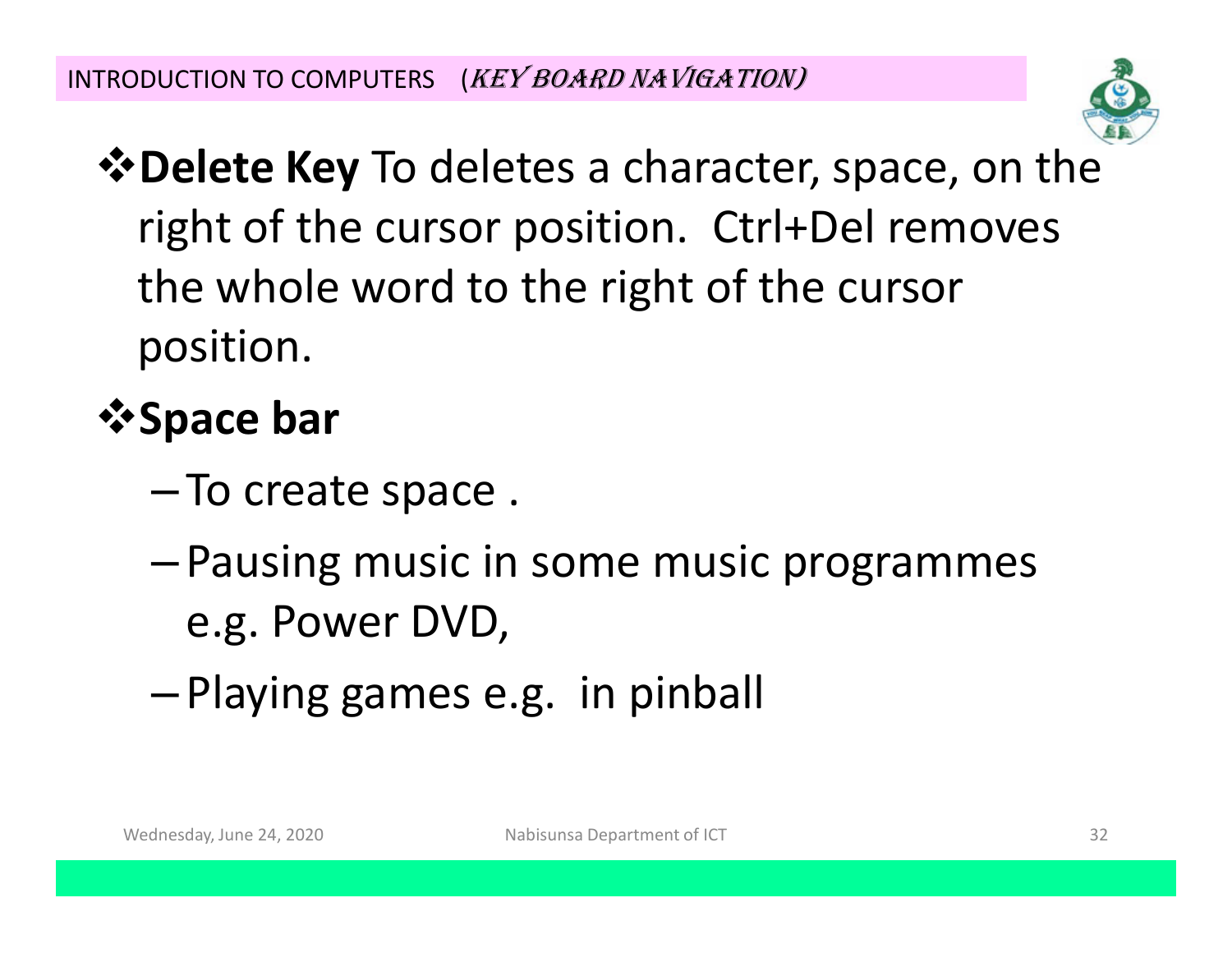#### **Shift Key.**

- •Activates second function of different keys.
- •Activates sticky keys
- •Modifies function Keys e.g. .Shift  $+$  F1 = F13 and Shift  $+$  $F2=F14.$

#### **Esc Key**

• Short for Escape, this key is used to send special codes to devices and to exit (or escape) from programs and tasks.

#### **Arrow Keys**

- • Enable you to move the cursor (or insertion point) up, down, right, or left.
- $\bullet$ Used in conjunction with the Shift key to highlight text.

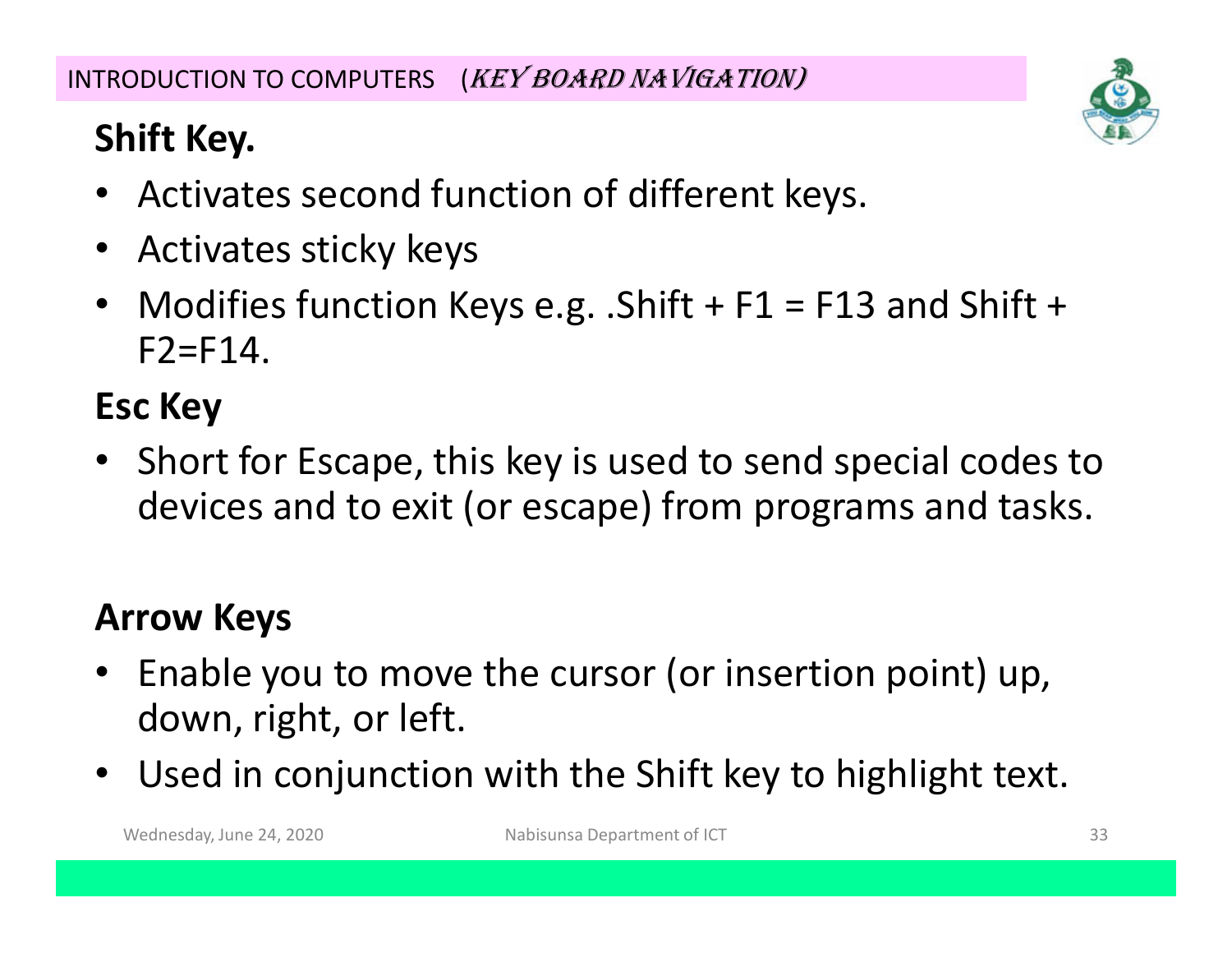#### **USES OF A KEYBOARD**

- a) <sup>A</sup> keyboard is used for <sup>a</sup> wide range of tasks such as;
- b) Entering data from original paper<br>documents e.g ontering raw marks in a documents e.g. entering raw marks in a<br>computer computer.
- c) Typing letters, memos, reports and other documents using word processing software.
- d) Used to issue commands e.g. CTRL <sup>+</sup> S.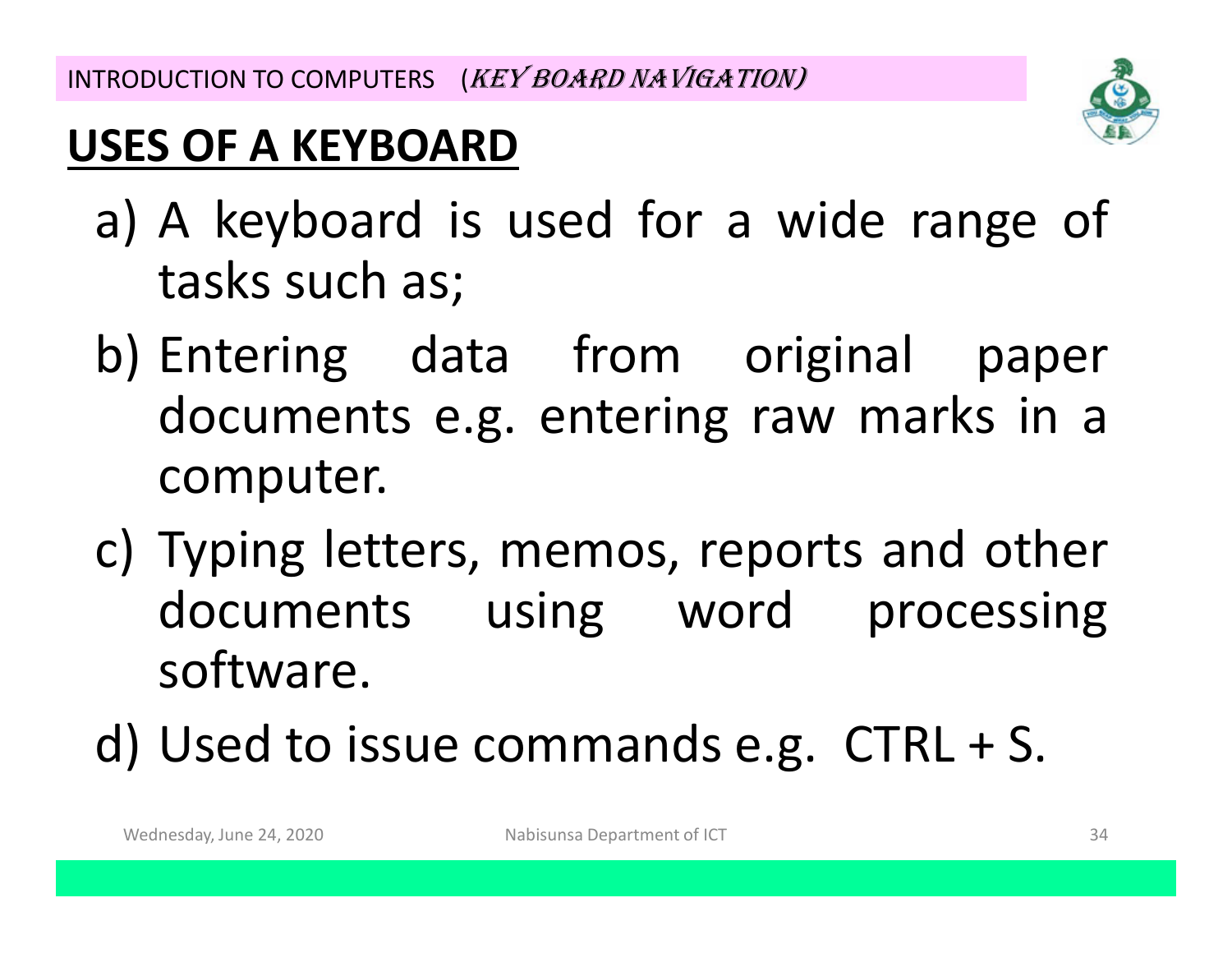

#### **ADVANTAGES & DISADVANTAGES OF A KEYBOARD**

#### **ADVANTAGES**

- a) Most computers come with a keyboard supplied
- b) People are used to using keyboards to enter data, they need very little training
- c) A skilled typist can enter data very quickly
- d) Specialist keyboards are available e.g. ergonomic, gaming keyboards

#### **DISADVANTAGES**

- a) It is easy to make mistakes when typing in data
- b) If you can't touch type, it can be time consuming to enter data
- c) Keyboards are not suitable for creating diagrams
- d) Disabled people often find keyboards difficult to use
- e) Excessive use can lead to health problems such as repetitive strain injury (R.S.I.)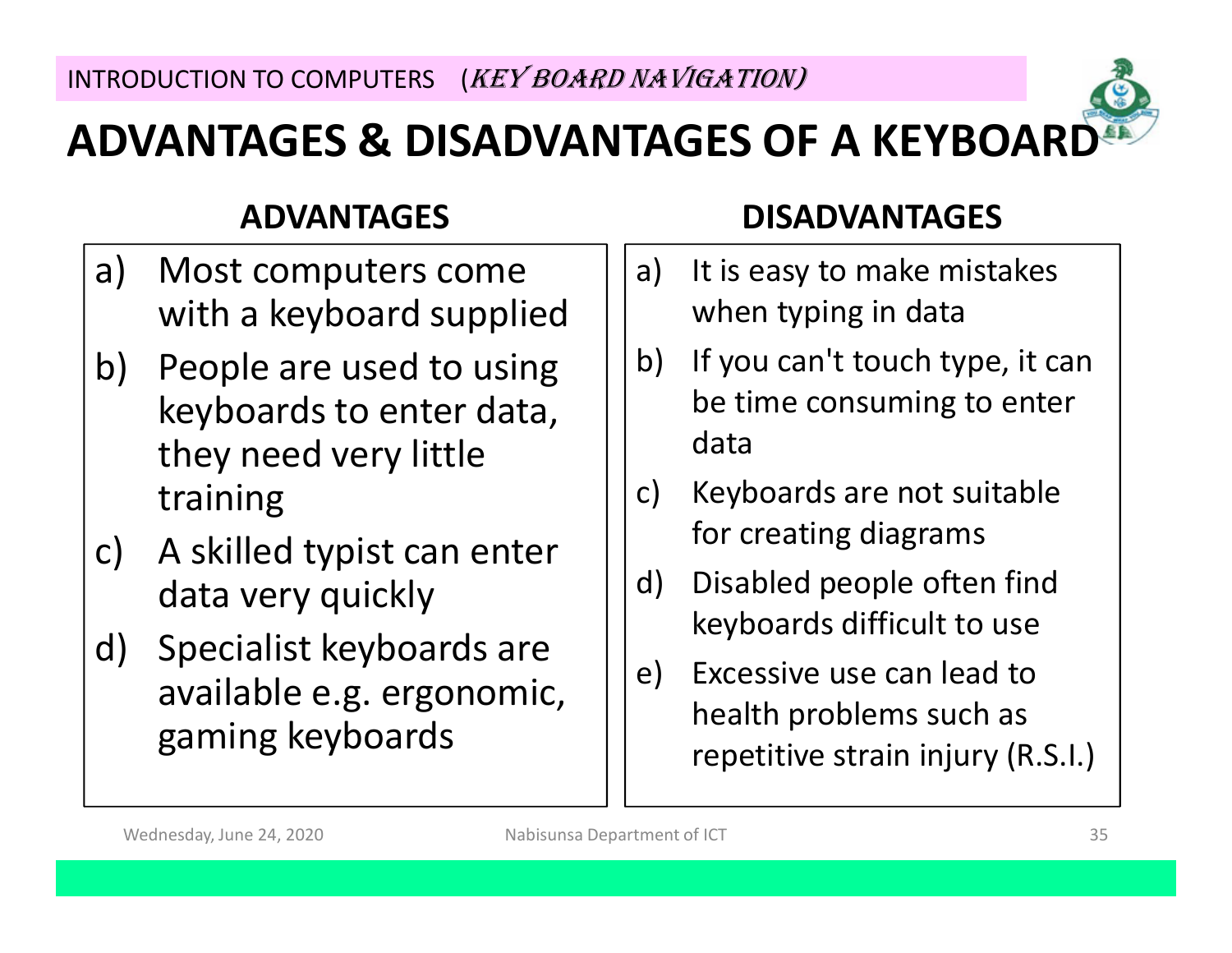

### **VOICE RECOGNITION EQUIPMENT/VRE**

- Voice recognition is the ability of the computer to react to someone speaking.
- Voice recognition software will take in the voice signal being picked up by <sup>a</sup> microphone and sound card, and then process it in order to extract commands. **For instance,** you can use your voice to;
- **Start programs.**
- •**Open menus and other objects on the screen.**
- **Dictate text document.**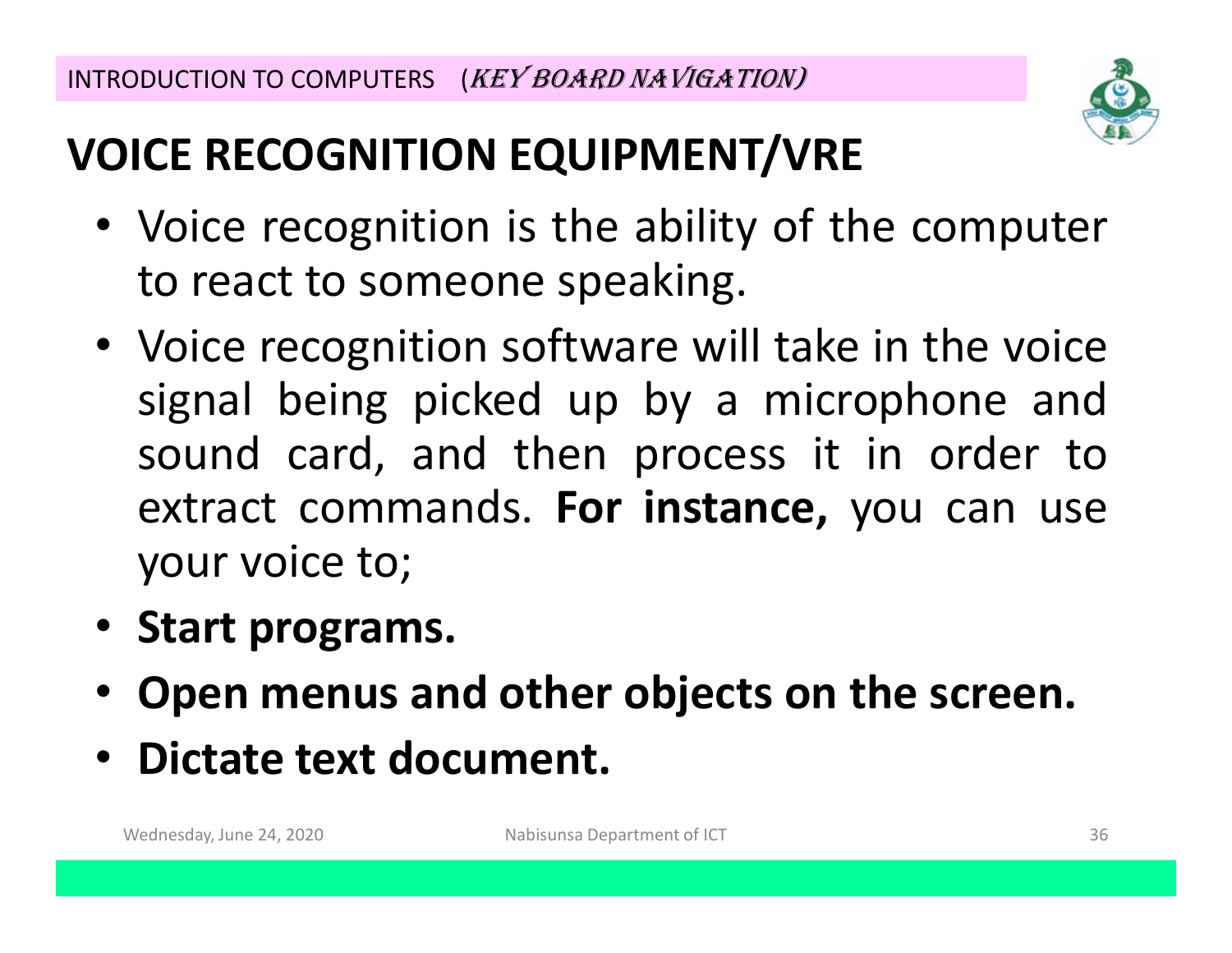

- $\bullet$  What you can do with keyboard and mouse can be done with only your voice.
- NOTE: Voice recognition programs don't actuall don't actually understand speech but they only recognizevocabulary reprogrammed words*.*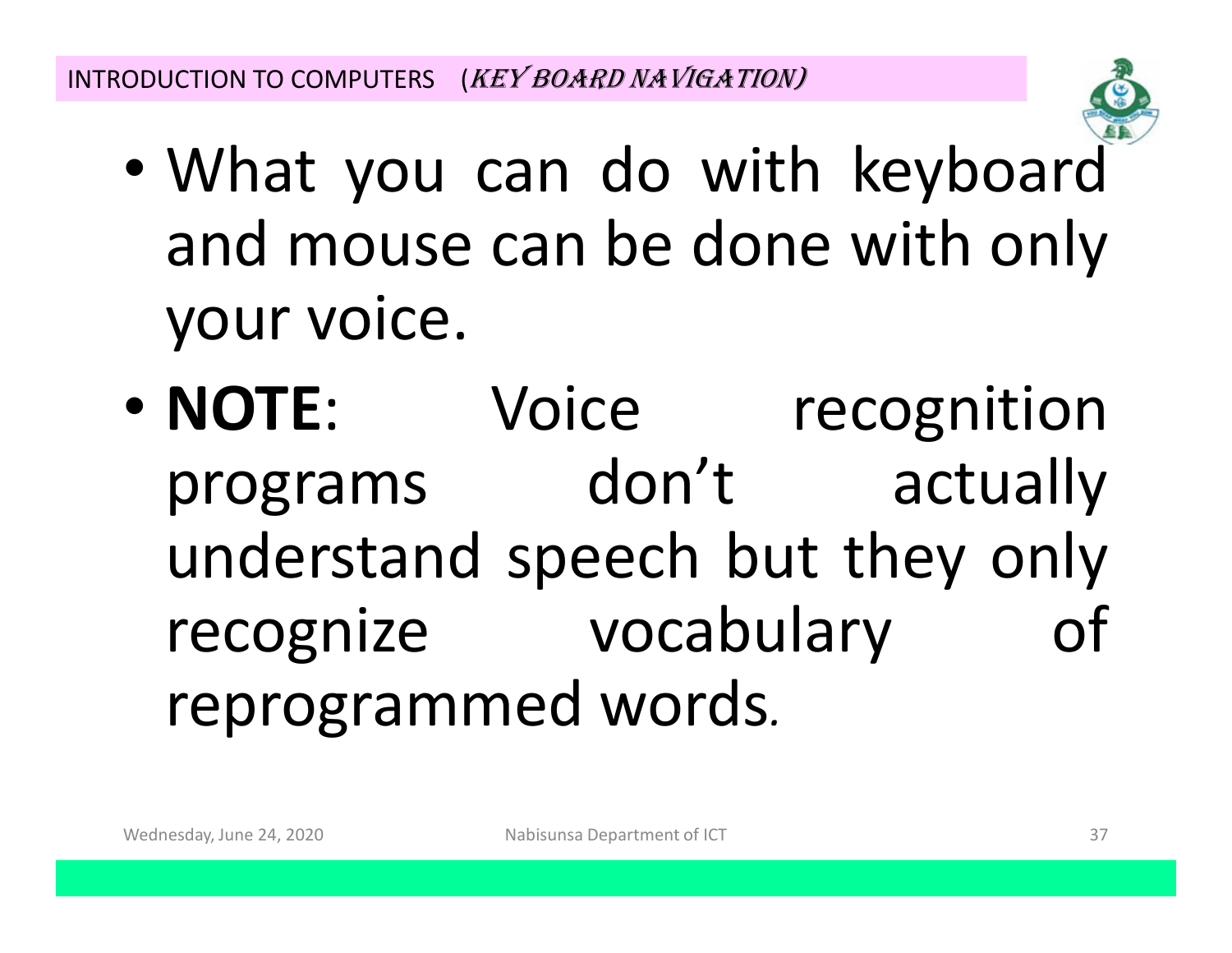

#### **ADVANTAGES AND DISADVANTAGES OF VOICE RECOGNITION SYSTEMS**

#### **MERITS**

- a) No typing of data is necessary.
- b) The system can be used by people whose hands are occupied or disabled.
- c) Voice recognition systems are also ideal for blind or visually impaired users.
- d) Dictating text is faster than typing.

#### **DEMERITS**

- a) Error rate is still high at the moment.
- b) Recognition of words is slow.
- c) Words sound the same e.g. see and sea can"t be distinguished.
- d) The system is not suitable for use in noisy places.
- e) The software must be trained to recognize specialists of technical words.
- f) Many people find it difficult to speak in writing style.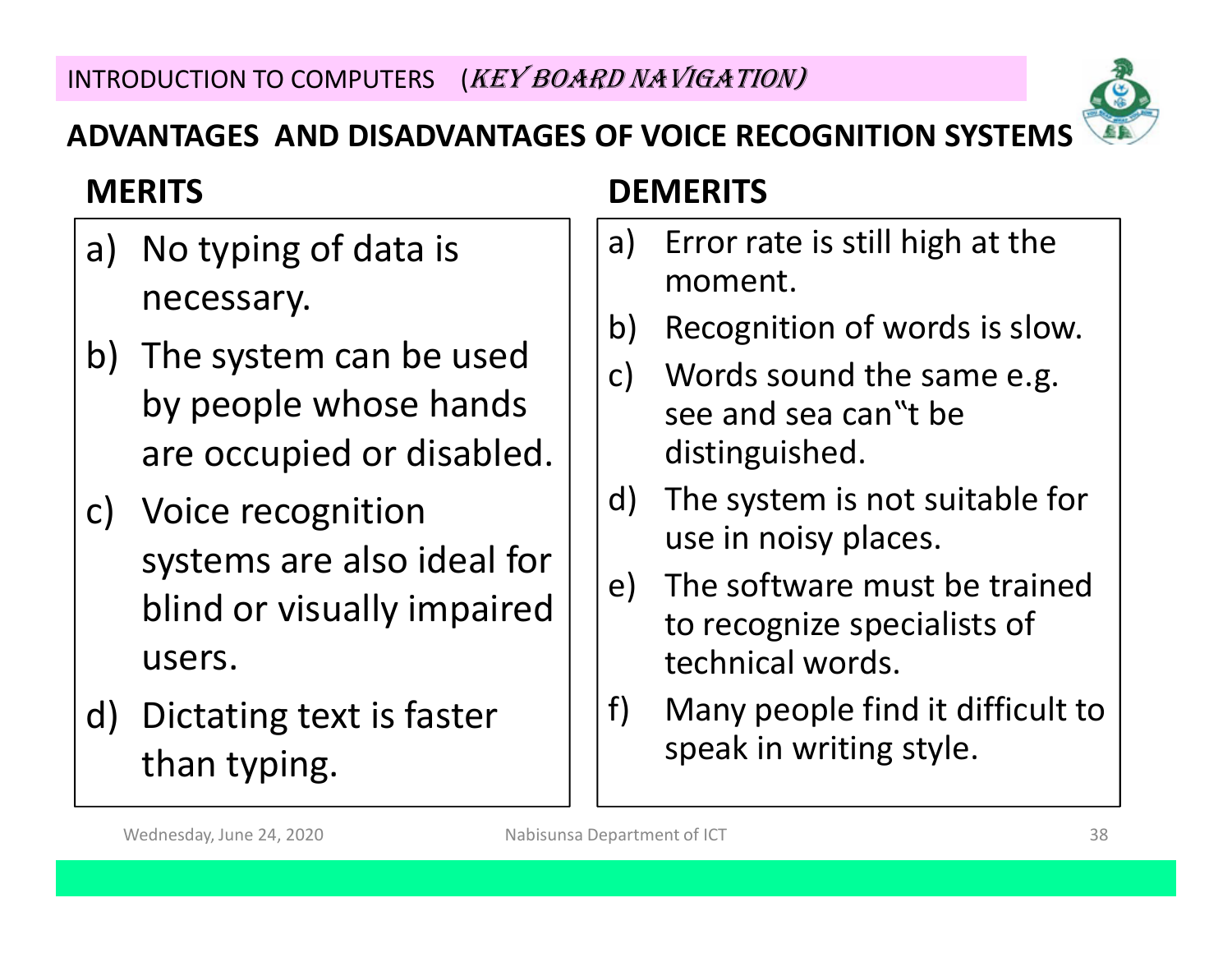### **SOME SHORTCUT KEYS AND THEIR FUNCTIONS**



- **F1:** Universal Help in almost every Windows program.
- **Ctrl + A:** Select all text.
- **Ctrl + X:** Cut
- **Shift + Del:** Cut selected item.
- **Ctrl + C:** Copy selected item.
- •**Ctrl + Ins:** Copy selected item.
- **Ctrl + V:** Paste selected item.
- **Shift + Ins:** Paste.
- •**Home:** Goes to beginning of current line.
- **Ctrl + Home:** Goes to beginning of document.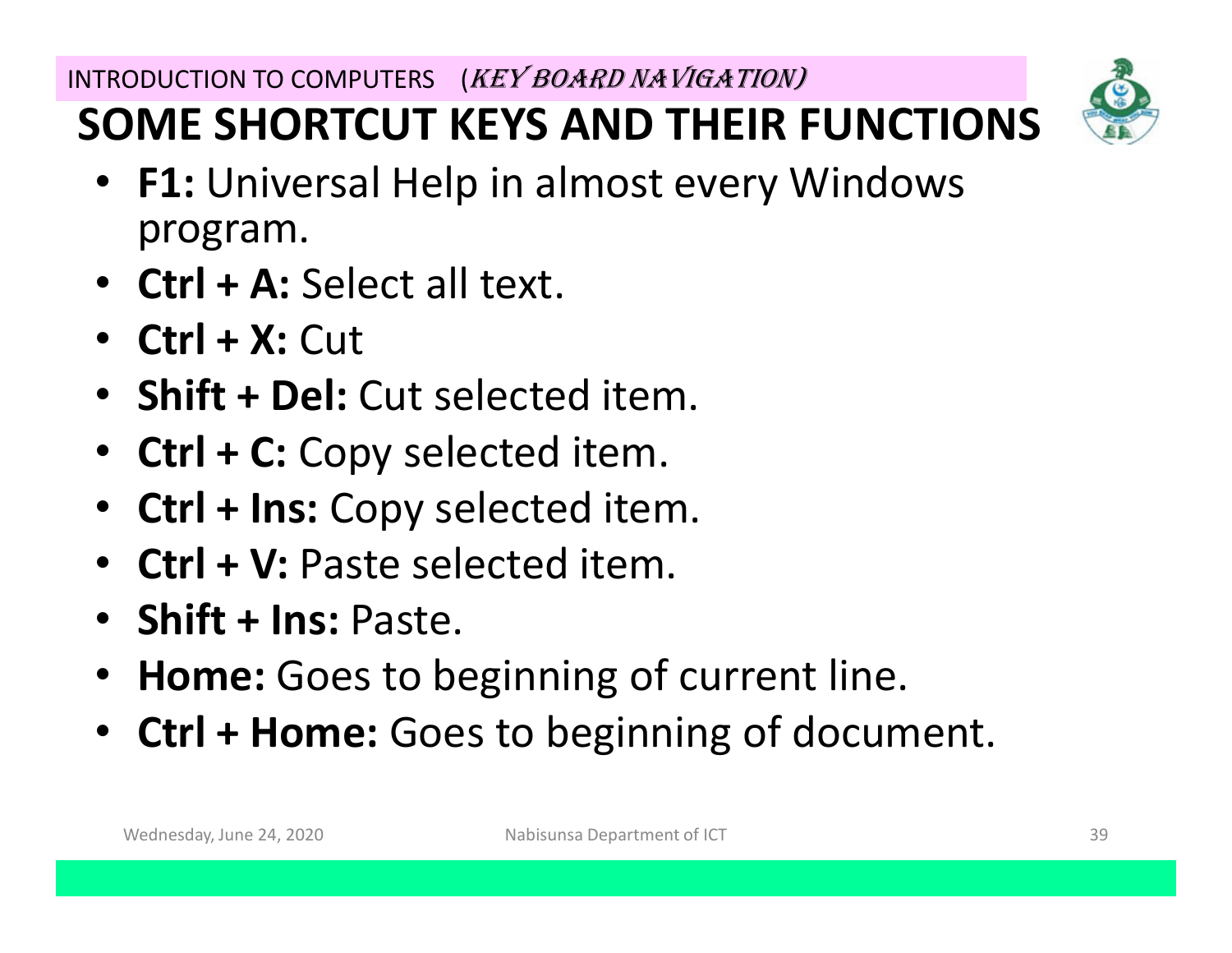INTRODUCTION TO COMPUTERS (KEY BOARD NAVIGATION)

- **End:** Goes to end of current line.
- **Ctrl + End:** Goes to end of document.
- **Ctrl + Left arrow:** Moves one word to the left at a time.
- **Ctrl + Right arrow:** Moves one word to the right at a time.
- **Ctrl + B:** Bold highlighted selection
- •**Ctrl + P:** Open the print window.
- •**Ctrl + F:** Open find box.
- •**Ctrl + I:** Italic highlighted selection.
- **Ctrl + U:** Underline highlighted selection.
- **Ctrl + V:** Paste.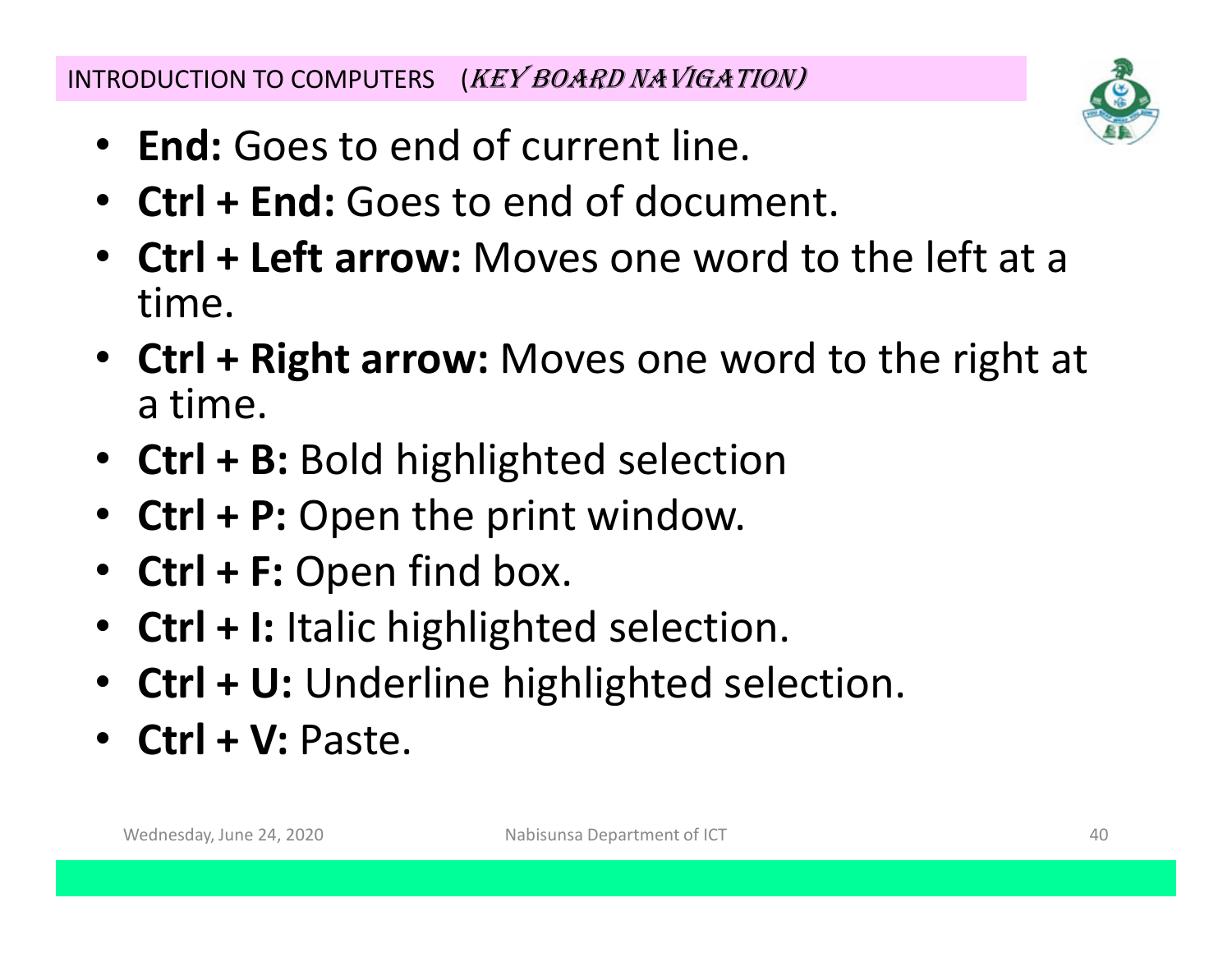INTRODUCTION TO COMPUTERS (KEY BOARD NAVIGATION)

- **Ctrl + Y:** Redo the last action performed.
- **Ctrl + Z:** Undo last action.
- **Ctrl + Del:** Deletes word to right of cursor.
- **Ctrl + Backspace:** Deletes word to left of cursor.
- **Ctrl + D** → Delete the selected item and move it to the Recycle Bin.
- **Ctrl + Esc** → Open the Start Menu.
- **Ctrl + Shift** → Switch the keyboard layout.
- **Ctrl + Shift + Esc** → Open Task Manager.
- **Ctrl + F4**  $\rightarrow$  Close the active window.